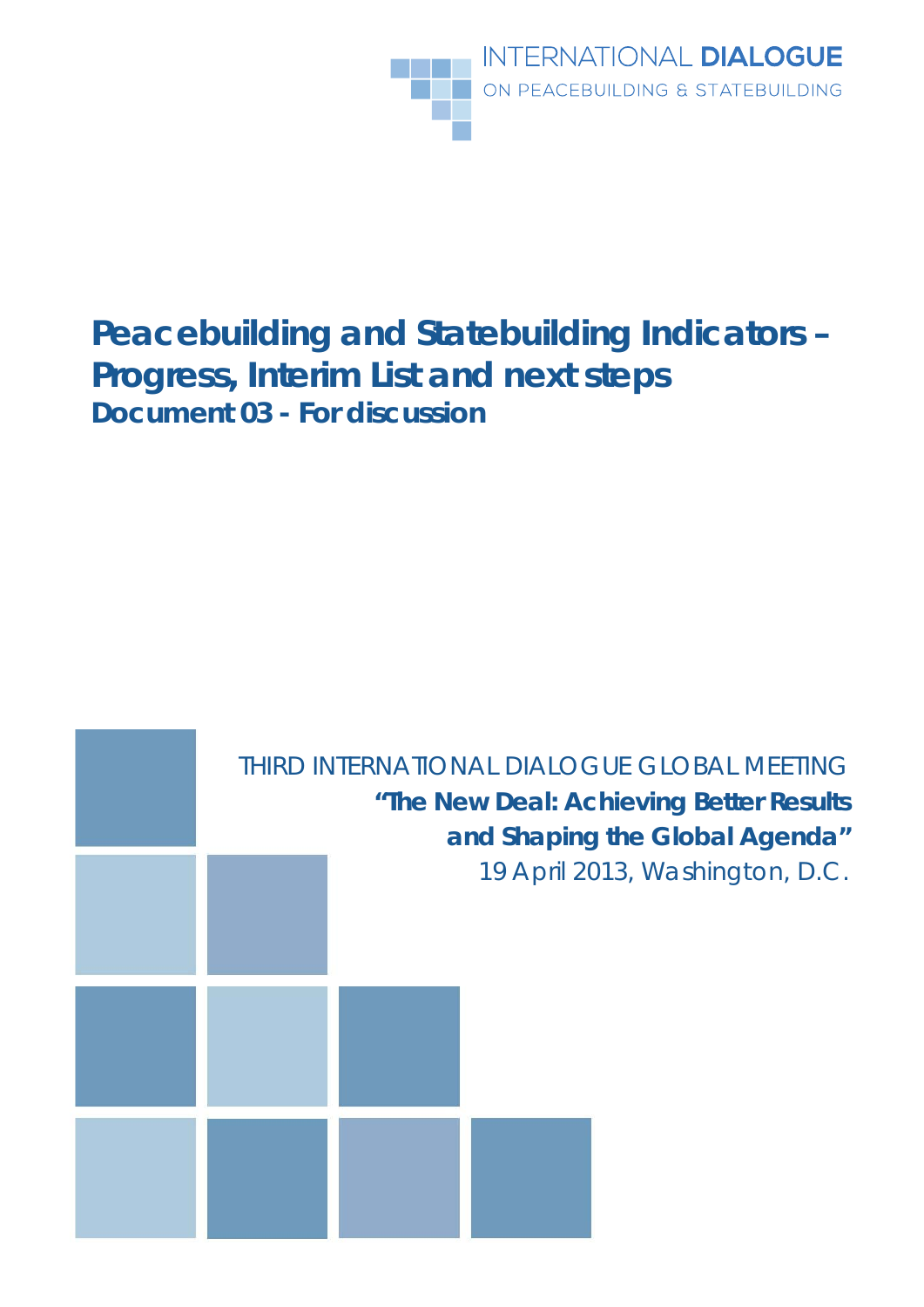# PEACEBUILDING AND STATEBUILDING INDICATORS – PROGRESS, INTERIM LIST AND NEXT STEPS (FOR DISCUSSION)

*This note represents a milestone in the work of the International Dialogue Working Group on indicators to inform the discussion at the Global Meeting of the International Dialogue on Peacebuilding and Statebuilding in Washington, D.C. on 19 April 2013.* 

*Part 1 takes stock of the work so far, provides a summary of main points and proposes the way forward for the continued work. Part 2 presents the rationale behind the suggested indicators for the Peacebuilding and Statebuilding Goals (PSGs) and their intended use, explains the purpose of defining and agreeing on common indicators for the PSGs, and outlines the process through which the indicators have been developed. Part 3 contains an interim list of common indicators that has emerged on the basis of consultations and fragility assessments conducted in five of the g7+ pilot countries, a g7+ experience-sharing meeting and extensive consultations with all members of the International Dialogue.*

### **1 Taking stock and next steps**

#### *Commitment to track PSG progress*

By signing the New Deal, the g7+ countries and international partners agreed to develop "a set of indicators for each goal […], which will allow us to track progress at the global and the country level." An International Dialogue Working Group set up in March 2012 was tasked with developing a menu of indicators and a list of common indicators.<sup>[1](#page-1-0)</sup>

#### *Why are indicators for the PSGs important and how should they be used?*

Indicators are essential to transform the high level aspirational goals articulated in the PSGs into measurable results. Information gathered to measure achievements based on concrete, simple and measurable indicators serve to inform the country-led assessment, planning and prioritisation processes at country level that are at the core of the New Deal. Indicators provide the means to measure progress against the PSGs and allow national and international actors to communicate results. They can also provide soft incentives for different stakeholders to make greater efforts, by highlighting areas where progress is slower than it should be. Additionally, common indicators can help to inform the post-2015 development agenda.

The interim list of common indicators represent aspects of peacebuilding and statebuilding that are considered relevant across all members of the g7+. They should be used alongside country-specific indicators and qualitative analysis (e.g. fragility assessments) to get a fuller picture of the state of each dimension of the PSGs at the country level. Notwithstanding the importance of common indicators, they are in no way intended to be used to compare or rank countries, or to establish conditionality for development assistance. They are to be used by individual countries on a fully voluntary basis.

#### *Progress to date*

<u>.</u>

The development of the interim list of common indicators for peacebuilding and statebuilding has emerged through a highly consultative process aimed at ensuring that indicators are developed in a "bottom up" manner, and owned by members of the g7+. The approach has come out of the pilot

<span id="page-1-0"></span> $1$  The Working Group has met four times as of March 2013 (in Copenhagen, Nairobi, New York and Nairobi). In addition, a g7+ experience-sharing meeting on indicators took place in October 2012.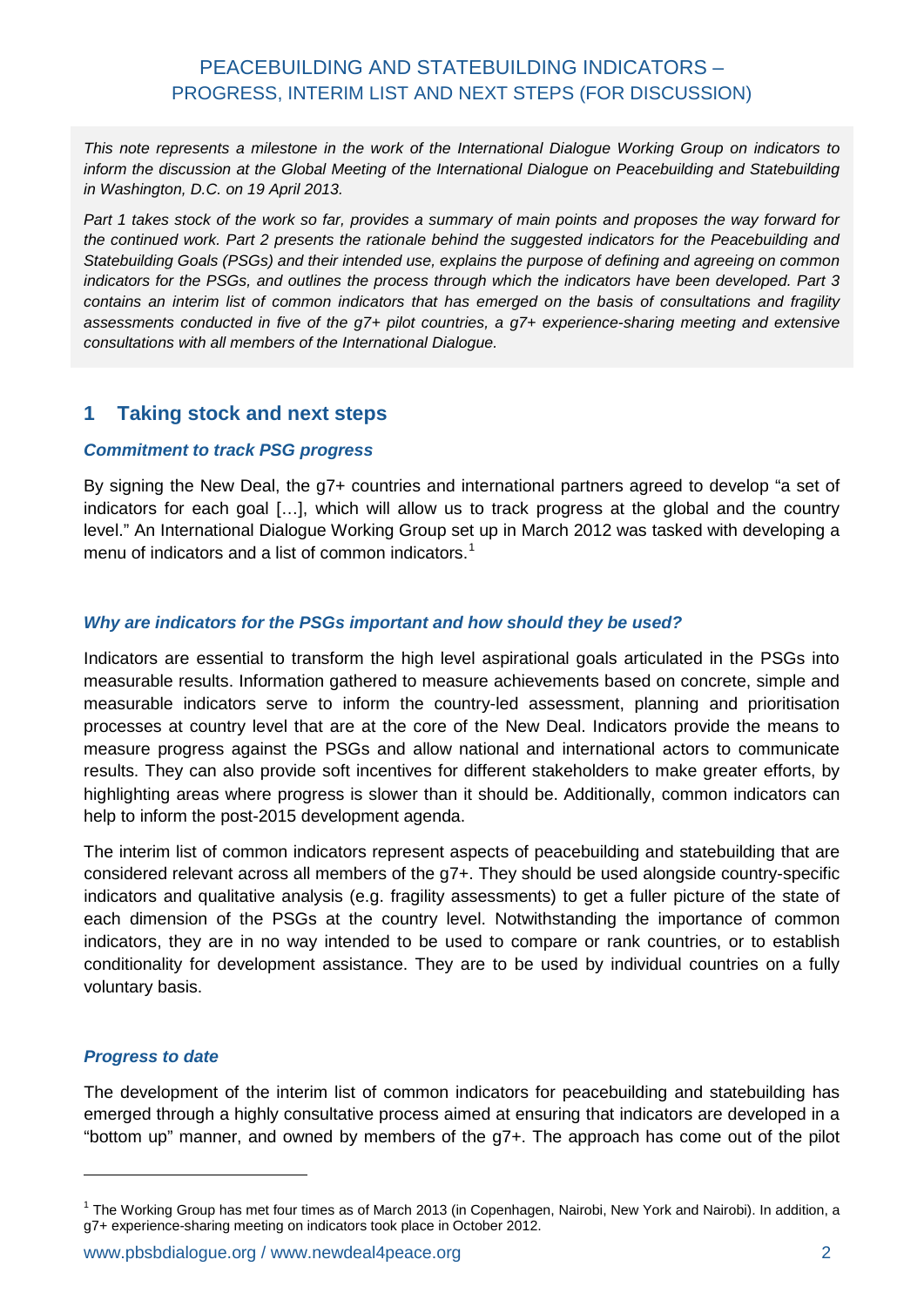fragility assessments conducted against the fragility spectrum spanning over stages from crisis to resilience, extensive country consultations and discussions among the g7+. The indicator working group has supported this process, including by compiling the pilot country indicators emerging from fragility assessments into a 'long list'. The Working Group then narrowed down and refined this long list of indicators by identifying commonalities among countries, considering their relevance, coherence as a group, measurability and the availability of data. Countries were also asked to highlight indicators that would be unacceptable to them based on their potential to cause harm. It is from this process and on the basis of extensive consultations with key stakeholders that an interim list of 34 proposed common indicators has been derived. A more comprehensive description of the process can be found in section 2.2 of this paper.

#### *Next steps*

The current selection of common indicators is an interim product that may be used by and piloted by interested g7+ countries on a voluntary basis. The interim list of common indicators should therefore be viewed as an evolving list that will undergo further revision and refinement on the basis of their practical application at the country level.

Against this background, the International Dialogue plenary meeting is asked to agree on the following:

- 1. The Global Meeting of the International Dialogue welcomes the interim list of common PSG indicators and supports the launch of a piloting and learning process using the interim list of indicators in g7+ countries that volunteer to trial them.
- 2. Pilot countries will undertake further consultations and validation of indicators and will decide how to use them in national level planning, prioritisation and monitoring processes. The working group will finalise a menu of indicators as a practical tool for g7+ countries and development partners.
- 3. The working group on indicators will develop an action plan to support the piloting of the interim list of common indicators. The piloting phase should include the development of guidelines and tools, opportunities for joint learning and options for supporting the strengthening of data collection and statistical analytical capacities.

# **2 Background Note on Common PSG Indicators**

#### *2.1 Background*

<u>.</u>

The *New Deal for Engagement in Fragile States* was adopted at the Fourth High Level Forum on Aid Effectiveness in Busan (Republic of Korea) in December 2011. The New Deal helps to put the principles of the Busan Partnership for Effective Development Co-operation into practice in fragile states and situations and has been welcomed in the Busan Outcome document.

The New Deal includes five Peacebuilding and Statebuilding Goals (PSGs). To strengthen and promote these goals as a framework for national and international engagement, it was agreed in the New Deal to develop a set of simple and practical indicators to track progress towards the PSGs at the country and at the global level (i.e. across countries). $<sup>2</sup>$  $<sup>2</sup>$  $<sup>2</sup>$ </sup>

<span id="page-2-0"></span>www.pbsbdialogue.org / www.newdeal4peace.org 3  $2$  "By September 2012, a set of indicators for each goal will have been developed by fragile states and international partners, which will allow us to track progress at the global and the country levels. These indicators will combine objective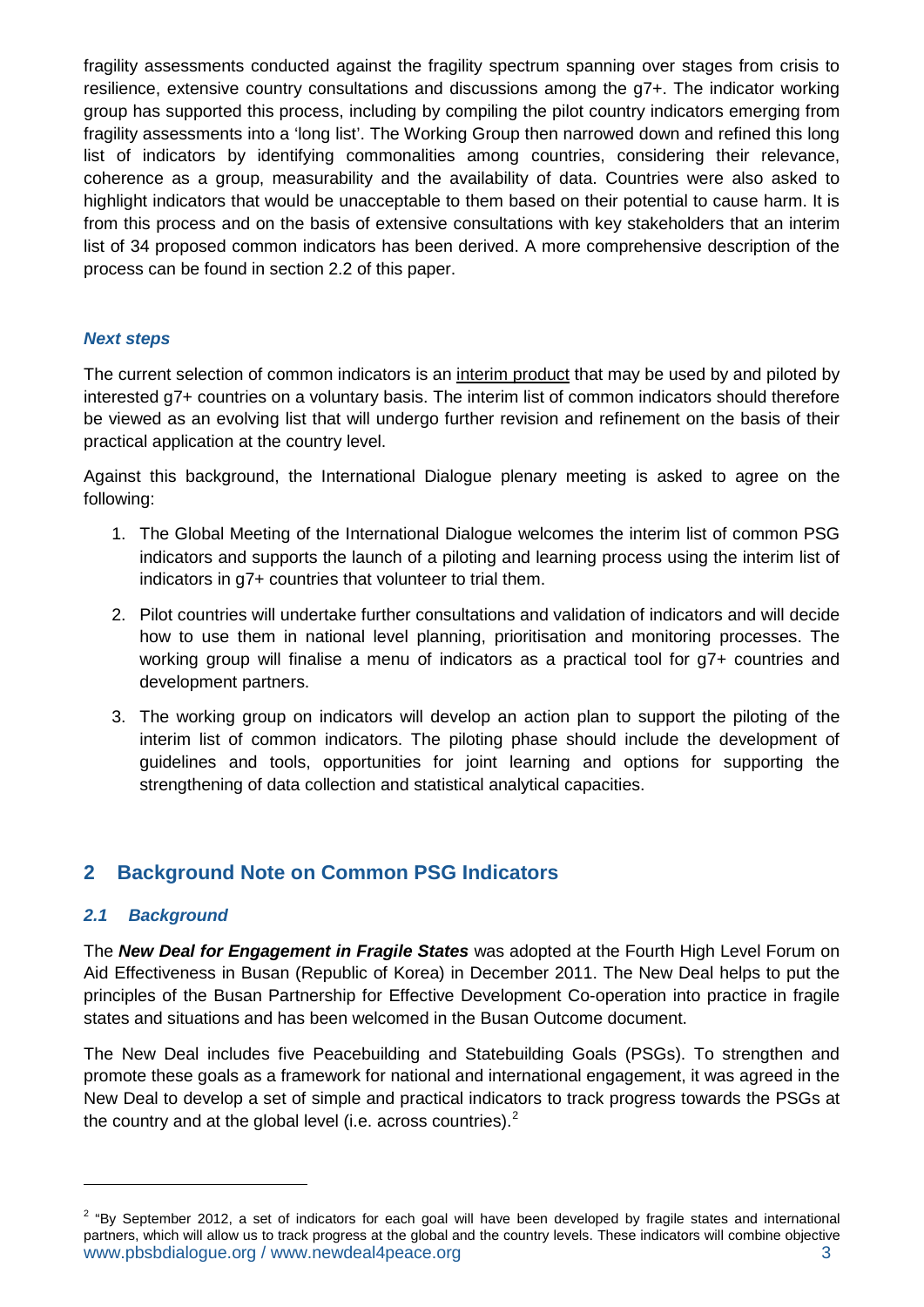In January 2012, the Steering Group of the International Dialogue on Peacebuilding and Statebuilding decided to establish a **working group on indicators** ("working group", hereafter) to advance and co-ordinate the development of peacebuilding and statebuilding indicators. The group comprises 15-20 International Dialogue members and is co-chaired by the Democratic Republic of Congo (DRC) and the UN Peacebuilding Support Office (PBSO). The co-chairs are supported by a core group consisting of representatives from Afghanistan, Sierra Leone, Timor-Leste, the United Nations Development Programme (UNDP), the World Bank, civil society, and the g7+ Secretariat. The International Dialogue Secretariat provides support to the working group and the core group.

The working group was mandated to develop a menu of indicators and a list of "shared/common" indicators. At the request of the g7+, and supported by the Steering Group meeting in June 2012, the working group adapted the process of indicator selection and development to be guided by a country-led **"bottom up" approach** f. This approach combined the piloting of fragility assessments and testing of the fragility spectrum – central commitments of the New Deal – with the process of selecting indicators.

#### *2.2 The role and use of indicators in monitoring peacebuilding and statebuilding*

#### **The interim list of common indicators is developed foremost to help track peacebuilding and statebuilding progress within a country over time**.

The PSG indicators are meant to provide states affected by conflict and fragility with tools for measuring progress in key areas for their transitions out of fragility. They are intended to be used by national governments, their policy makers and their international partners:

- To help track peacebuilding and statebuilding progress within a country over time.
- To inform regular assessments (e.g. fragility assessments, based on the fragility spectrum) to understand the current situation and provide a baseline for measurement;
- To inform national development planning and priority setting processes (e.g. One Vision/One Plan, compacts); and
- To enable national and international actors to measure progress and communicate results toward PSG implementation to citizens and other constituencies.

#### **Common indicators represent areas of peacebuilding and statebuilding that are considered relevant across all members of the g7+.**

Common indicators have been selected through a country-led, bottom-up process and have been identified as relevant across pilot countries, according to their fragility assessments. Crucially, however, this does *not* imply that these are necessarily the only or most important areas for peacebuilding in statebuilding in all countries. For this reason, caution needs to be applied when the common indicators are used as a tool for prioritisation, channelling resources to particular areas, or policy and programming guidance (see next point).

#### **Common indicators should always be used alongside other country-specific indicators and fragility assessments.**

The common indicators should be seen as *necessary but not sufficient* in explaining countries' progress out of fragility. In many situations, they provide only part of the story of a country's progress in relation to each PSG. Common indicators, in combination with other country-level indicators and the qualitative overview offered by regular consultative fragility assessments, can provide a fuller picture of the state of each dimension of the PSGs at country level. The fragility

-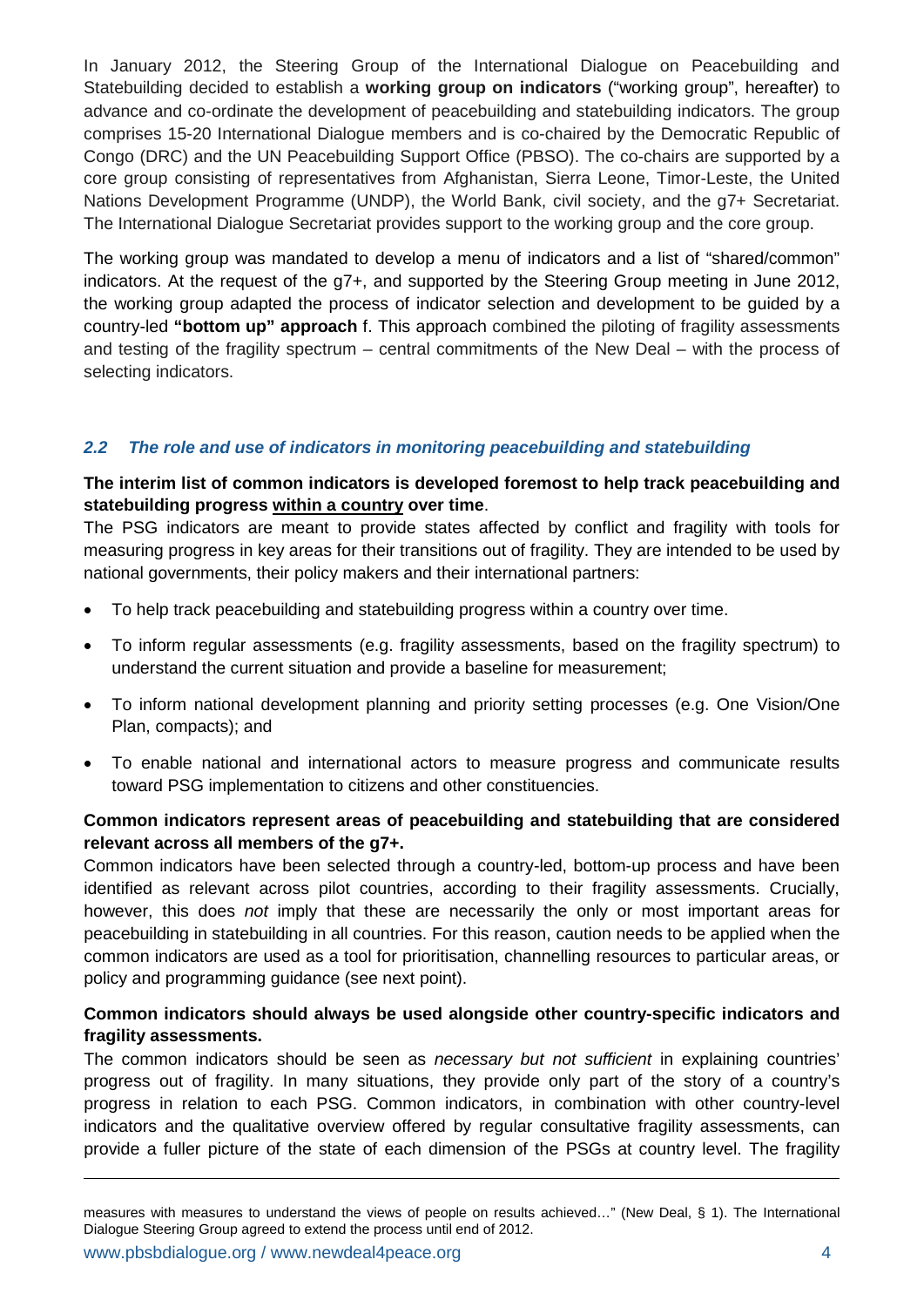assessment offers an in-depth qualitative assessment informed by a national dialogue. Countrylevel indicators developed through this process can be applied by individual states to reflect local historical and contextual priorities and measure progress towards country-specific priorities.<sup>[3](#page-4-0)</sup>

#### **Common indicators are not intended for purposes of comparing or ranking countries.**

Common indicators are not intended to allow for comparison across the pilot countries or to rank countries. Instead they offer a baseline for reporting change within a country over time.

#### **Common indicators should not be used for conditionality.**

Common indicators are not intended to be used to establish external conditionality for development assistance. Their development was mandated by the New Deal to support measurement of the PSGs - priorities jointly determined by the g7+ and international partners.

#### **Common indicators are being tested for their relevance and are not fixed.**

At this stage, the interim list of common indicators should not be seen as fixed, but rather, as an evolving list that is likely to need further development and revision on the basis of the results of their practical application and learning among g7+ countries. The piloting of indicators will allow for practical testing of their applicability, feasibility, relevance and usefulness. During the pilot phase, the list of common indicators will be reviewed and revised, as appropriate.

#### **Common indicators allow for the joint development of instruments and methodologies and offer an opportunity for joint learning and support.**

Common indicators imply that more than one g7+ country is interested in using the indicator and therefore g7+ countries could benefit from developing joint methodologies and instruments, sharing measurement tools and learning from each other. The agreement of a set of common indicators also helps to focus international assistance and to advance a common agenda for strengthening national statistical systems necessary to actually use and measure progress and achievements against agreed indicators and for knowledge sharing.

#### *2.3 Indicator development process*

Since its creation, the working group, the core group and members of the g7+ met multiple times. Annex A provides a comprehensive overview of the process between January 2012 and March 2013. The following section highlights the key steps in the process.

**Development of fragility spectrum** (January – February 2012): the g7+ met twice in early 2012 to develop the initial fragility spectrum for the 5 PSGs according to the 5 pre-identified stages of fragility (1=crisis, 5=resilience) and agree on key dimensions for assessing progress on each of the PSGs. The g7+ also agreed an indicator policy and started discussing an initial list of indicators as basis for a joint process with development partners.

**Development of analytical framework** (March – June 2012): The International Dialogue Working Group on indicators developed an analytical framework and guidance, building on the work of the g7+, that was applied by pilot countries to undertake the fragility assessment, apply the fragility spectrum, and develop indicators. The analytical framework will be revised to take into account lessons learned.

**Piloting the fragility assessment and spectrum** (June – on-going): Pilots have been conducted in DRC, Liberia, Sierra Leone, South Sudan and Timor-Leste. Other countries are expected to launch this exercise in the near future.

<u>.</u>

<span id="page-4-0"></span> $3$  The working group is currently developing a menu of indicators as a practical tool to support g7+ countries and development partners in the identification of relevant country-level indicators.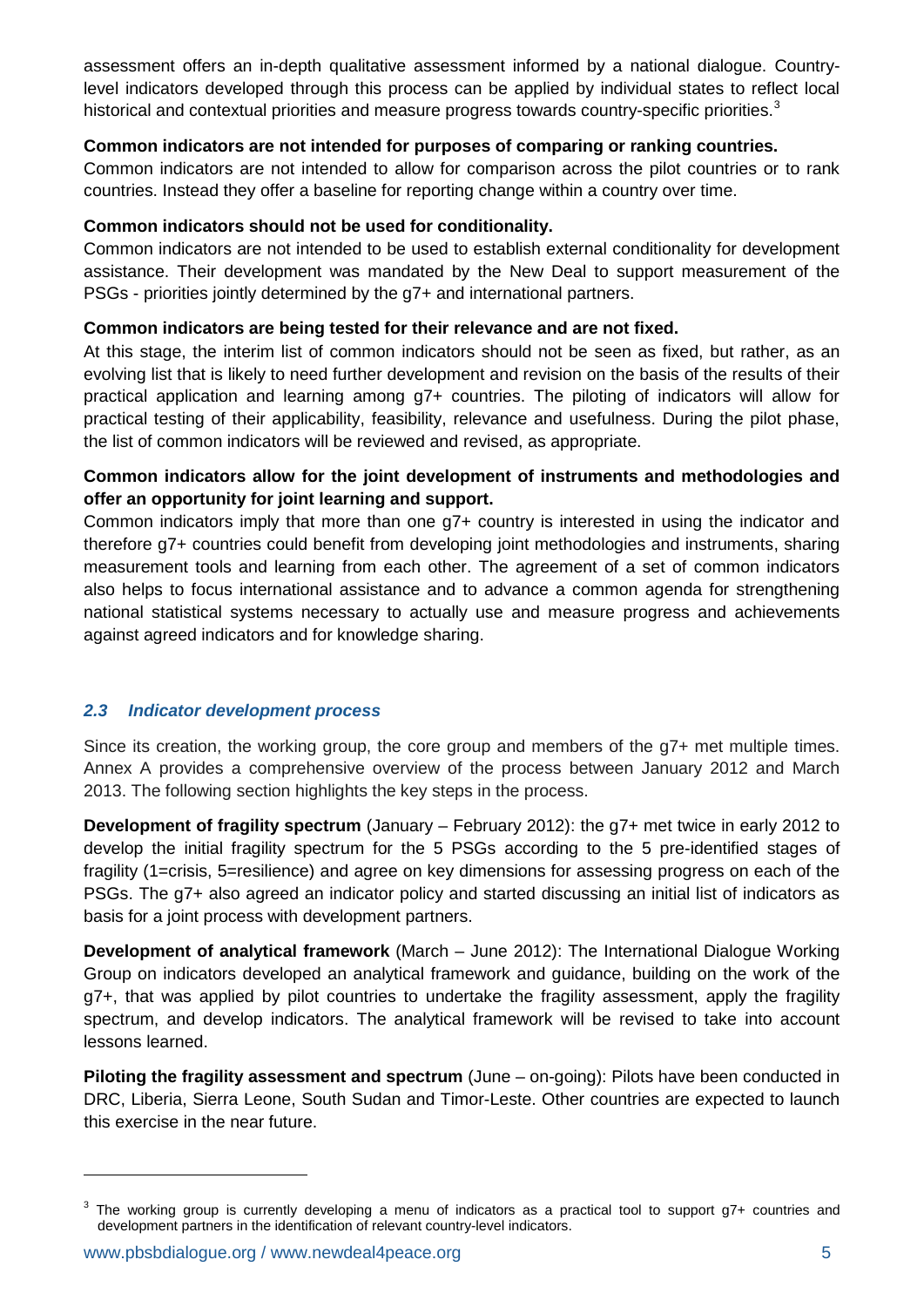**Identification of draft country-level indicators** (June – October 2012): On the basis of fragility assessments, g7+ pilot countries identified country-level indicators. These indicators were compiled by the Working Group to identify common areas of measurement (September 2012) and taken back to the country level for consultation and further elaboration.

| <b>PSGs</b>                    | DRC | Sierra Leone | South Sudan | <b>Timor-Leste</b> | Common / Shared |
|--------------------------------|-----|--------------|-------------|--------------------|-----------------|
| Legitimate Politics            | 19  | 11           | 13          | 11                 |                 |
| Security                       | 18  | 12           | 7           | 8                  | 11              |
| Justice                        | 22  | 28           | 14          | 8                  | 8               |
| Economic<br>Foundations        | 20  | 22           | 23          | 11                 | 10              |
| Revenue and<br><b>Services</b> | 29  | 31           | 10          | 12                 | 14              |
| Total                          | 108 | 104          | 67          | 50                 | 50              |

#### TABLE 1: NUMBER OF INDICATORS GENERATED BY THE FRAGILITY SPECTRUM PER PILOT COUNTRY AND PSG

**Identification of a draft long-list of common indicators** (October – March 2013): A South-South exchange was held in October 2012 in Nairobi for g7+ countries to present their list of countryspecific indicators, share experiences and jointly develop a proposal for shared indicators. An initial list of 50 common indicators was identified on the basis of the country-level indicators and the criteria agreed by the International Dialogue Working Group, which built on the criteria identified by the g7+.

**Consultations on a draft long-list of common indicators** (November 2012 – January 2013): The list of 50 indicators was presented at the g7+ Ministerial meeting and the INCAF Director Level Meeting (November 2012). It was widely circulated for comments, including among g7+ and INCAF members, civil society and experts, notably southern experts. In December 2012, the Dialogue Steering Group welcomed progress to date and tasked the working group with finalising the list of common indicators by March 2013.

**Identification of a draft short-list of common indicators** (January – March 2013). A working group meeting held in Nairobi in January 2013 reviewed the feedback from the consultations and shortened the list to an interim list of 34 PSG indicators. The draft list was reviewed by INCAF, the g7+ and civil society at the technical level.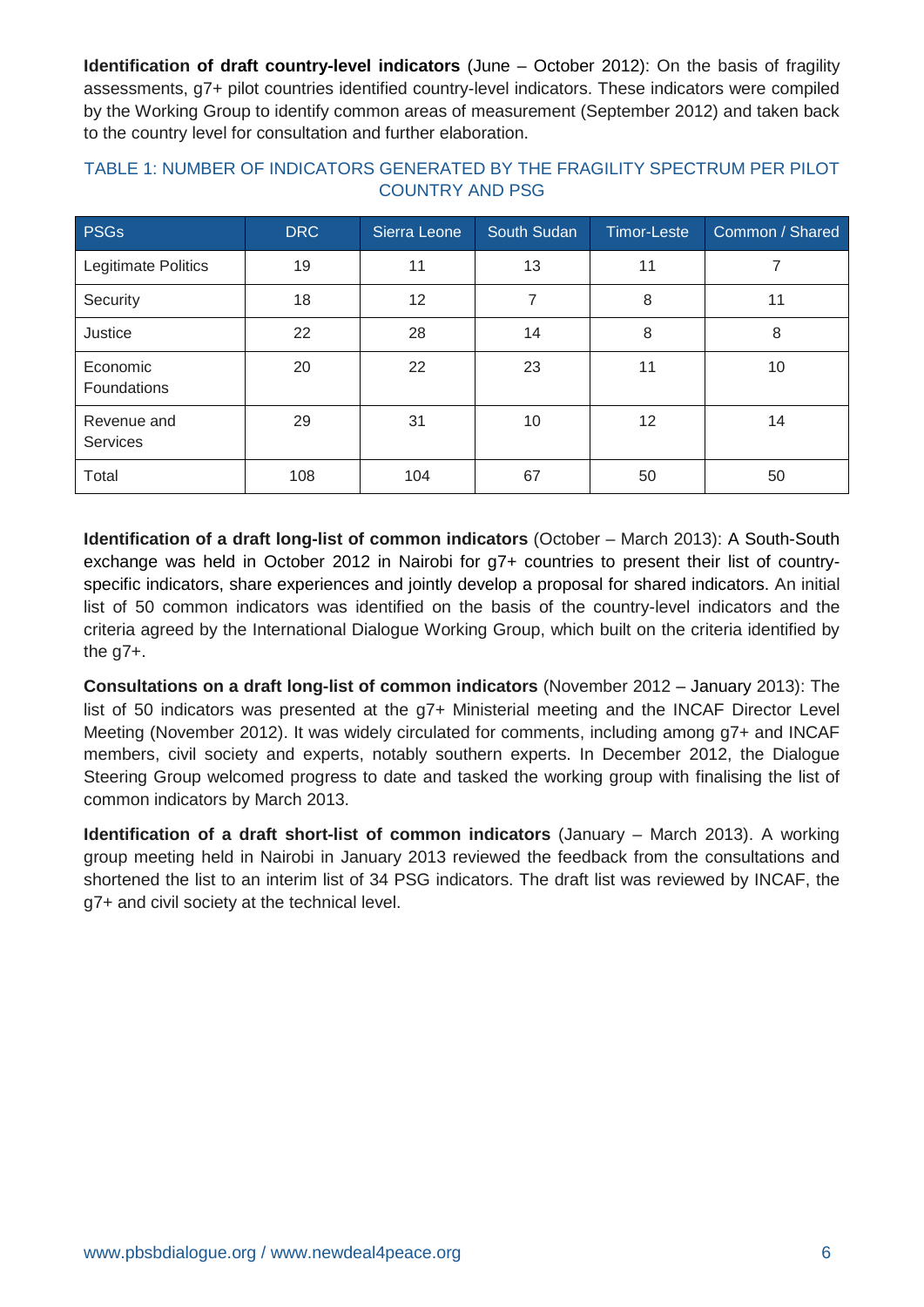### <span id="page-6-0"></span>**3 Indicator overview**

 $\overline{a}$ 

| <b>PSG 1: LEGITIMATE POLITICS</b>                                                                                                                                                                | Data type                                    | Indicator level                                           | Data collection                                                                                                                  | Level of<br>disaggregation               | <b>Notes</b>                                                                                                                                                                                                              |
|--------------------------------------------------------------------------------------------------------------------------------------------------------------------------------------------------|----------------------------------------------|-----------------------------------------------------------|----------------------------------------------------------------------------------------------------------------------------------|------------------------------------------|---------------------------------------------------------------------------------------------------------------------------------------------------------------------------------------------------------------------------|
| Representation in the political system                                                                                                                                                           |                                              |                                                           |                                                                                                                                  |                                          |                                                                                                                                                                                                                           |
| 1. Diversity in representation in key state<br>institutions (basket) <sup>4</sup>                                                                                                                |                                              |                                                           |                                                                                                                                  |                                          |                                                                                                                                                                                                                           |
| Whether elected and appointed officials in key<br>state institutions and decision-making bodies are<br>representative of the population.<br>Theory of change:                                    | Administrative<br>Data                       | Objective /<br>Outcome / Slow-<br>changing                | Breakdown of representatives (%)<br>within selected bodies                                                                       | By gender,<br>region and<br>social group | Needs to be complemented with<br>indicator #2<br>Need to be carefully thought<br>through so to avoid doing harm                                                                                                           |
| 2. Perception of representation (and its<br>effectiveness) in government (basket)                                                                                                                |                                              |                                                           |                                                                                                                                  |                                          |                                                                                                                                                                                                                           |
| The population's level of satisfaction in the political<br>system's inclusivity and effectiveness.<br>Theory of change:                                                                          | <b>Perception Survey</b>                     | Subjective /<br>Outcome / Fast-<br>changing               | Perception survey questions will<br>need to be developed or drawn<br>from existing surveys.                                      | By gender,<br>region and<br>social group | Will require follow up work to define<br>exact methodology/basket of indicators.                                                                                                                                          |
| <b>Political Participation</b>                                                                                                                                                                   |                                              |                                                           |                                                                                                                                  |                                          |                                                                                                                                                                                                                           |
| 3. Participation in and satisfaction with<br>elections (basket)                                                                                                                                  |                                              |                                                           | Participation in recent national<br>elections<br>Perception survey question(s)<br>regarding satisfaction with                    | By gender,<br>region and<br>social group |                                                                                                                                                                                                                           |
| A measure of electoral participation and public<br>satisfaction with the electoral process.                                                                                                      | Administrative<br>data, Perception<br>survey | Objective &<br>Subjective /<br>Outcome / Slow<br>changing |                                                                                                                                  |                                          |                                                                                                                                                                                                                           |
| Theory of change:                                                                                                                                                                                |                                              |                                                           | elections                                                                                                                        |                                          |                                                                                                                                                                                                                           |
| Participation in political processes and civic<br>4.<br>engagement at local level (basket)                                                                                                       |                                              | Objective &                                               | Suggestions (not yet selected):<br>Membership of political parties                                                               |                                          | Specific indicators for basket<br>and/or methodology not yet<br>selected. Three suggestions<br>provided in data collection column.<br>Will require follow up work to<br>define exact methodology/basket<br>of indicators. |
| Assesses civic engagement and the extent to which<br>people can participate in the political process at<br>the local level and have a say in key decisions that<br>affect their vital interests. | Administrative<br>data, Perception<br>survey | Subjective /<br>Outcome / Slow<br>changing                | and political NGOs<br>% of people who have taken<br>$\bullet$<br>part in or would consider<br>attending lawful<br>demonstrations | By gender,<br>region and<br>social group |                                                                                                                                                                                                                           |

www.pbsbdialogue.org / www.newdeal4peace.org 7  $^4$  A basket combines several indicators to be able to measure the concept in question and/or the get a more nuanced view than any one individual indicator.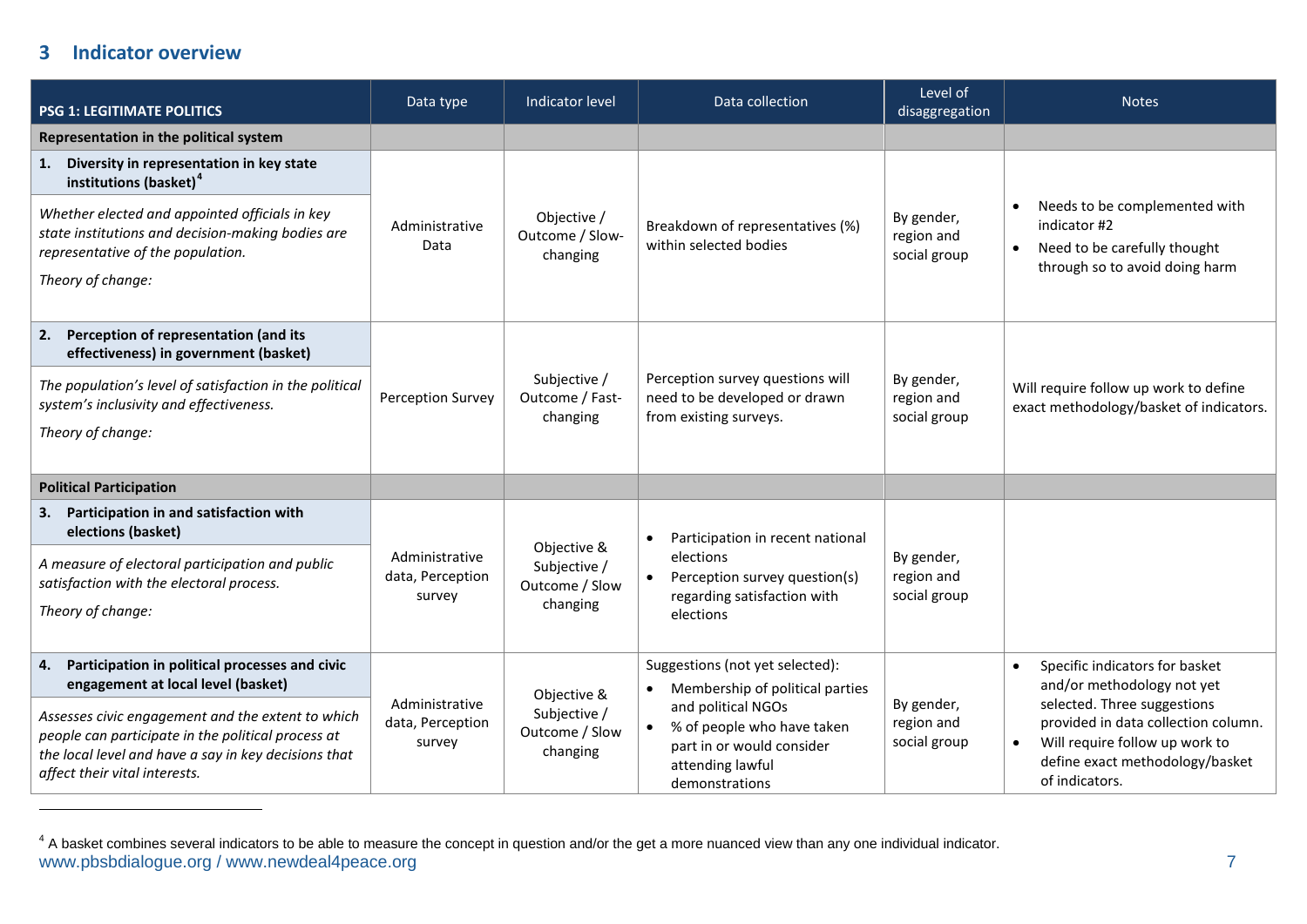| Theory of change:                                                                                                                                                                              |                          |                                             | % of people who are consulted<br>and/or can participate in local<br>processes (e.g. planning)<br>affecting their daily lives.                                                                                                                                                                                                                                                                                                                                                                                                                                                              |                                                                                                                                                                                                                                                                                                                                                                                                            |
|------------------------------------------------------------------------------------------------------------------------------------------------------------------------------------------------|--------------------------|---------------------------------------------|--------------------------------------------------------------------------------------------------------------------------------------------------------------------------------------------------------------------------------------------------------------------------------------------------------------------------------------------------------------------------------------------------------------------------------------------------------------------------------------------------------------------------------------------------------------------------------------------|------------------------------------------------------------------------------------------------------------------------------------------------------------------------------------------------------------------------------------------------------------------------------------------------------------------------------------------------------------------------------------------------------------|
| <b>Societal relationships</b>                                                                                                                                                                  |                          |                                             |                                                                                                                                                                                                                                                                                                                                                                                                                                                                                                                                                                                            |                                                                                                                                                                                                                                                                                                                                                                                                            |
| 5. Number of inter-group disputes that produce<br>violence<br>Number of violent disputes between groups,<br>representing rifts in the social fabric.<br>Theory of change:                      | Incident reporting       | Objective /<br>Output / Slow-<br>changing   | Available data source: ACLED                                                                                                                                                                                                                                                                                                                                                                                                                                                                                                                                                               | Could look at types of conflict, e.g.<br>land, electoral related violence, etc.<br>but need to recognise that conflicts<br>can have multiple causes.<br>Could qualify levels of violence.<br>Challenges in measuring disputes<br>that produce violence, may be<br>easier to measure disputes that<br>produce violent deaths.                                                                               |
| 6. Number of joint initiatives involving different<br>groups in society<br>Assesses social cohesion, social capital, intergroup<br>relationships and societal resilience.<br>Theory of change: | <b>Experience Survey</b> | Subjective /<br>Outcome / Fast-<br>changing | "Initiatives" should cover<br>associations (membership or non-<br>membership driven), organized or<br>spontaneous events, or collective<br>actions, projects, or enterprises.<br>Initiatives can also be conceived as<br>"social networks" and could be<br>broken down into economic (e.g.<br>collaborative business ventures and<br>development projects), social (e.g.<br>community meetings,<br>public/cultural events, NGOs and<br>CBOs, disaster response related)<br>and political (e.g. political parties,<br>civic organizations that engage in<br>political advocacy or activism) | Discussion in Nairobi also identified<br>Inter-group or inter-faith marriage. This<br>easily fit<br>into<br>the<br>does<br>not<br>conceptualisation of 'initiative'. While it<br>is a good measure of inter-group ties<br>between communities it has been<br>shown that it is not a strong enough<br>social bond to prevent inter-group<br>conflict<br>to<br>promote<br><b>or</b><br>human<br>development. |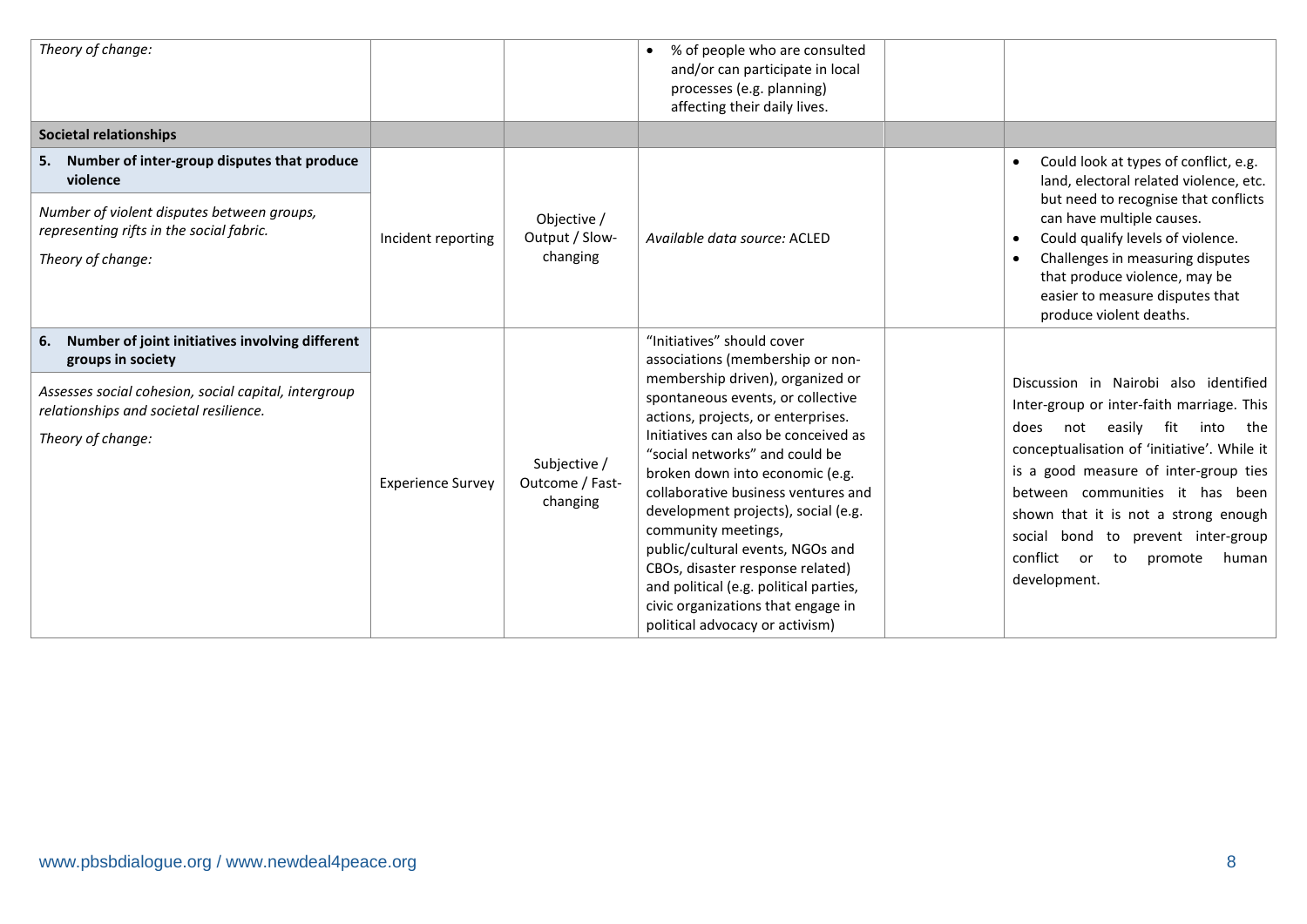| <b>PSG 2: Security</b>                                                                                                                                                                                                    | Data type                                                                                                              | Indicator level                             | Data collection                                                                                                                                                         | Level of<br>disaggregation               | <b>Notes</b>                                                                                                                                                                                                                                                 |
|---------------------------------------------------------------------------------------------------------------------------------------------------------------------------------------------------------------------------|------------------------------------------------------------------------------------------------------------------------|---------------------------------------------|-------------------------------------------------------------------------------------------------------------------------------------------------------------------------|------------------------------------------|--------------------------------------------------------------------------------------------------------------------------------------------------------------------------------------------------------------------------------------------------------------|
| <b>Security Conditions</b>                                                                                                                                                                                                |                                                                                                                        |                                             |                                                                                                                                                                         |                                          |                                                                                                                                                                                                                                                              |
| 1. Violent deaths per 100,000 population<br>Prevalence of violence in society resulting in death.<br>Theory of change:                                                                                                    | Administrative<br>data (police,<br>health), incident<br>reporting,<br>household<br>surveys                             | Objective /<br>Outcome / Fast-<br>changing  | Various methodologies exist.                                                                                                                                            | By gender,<br>region and social<br>group | NGOs can help generate data. It<br>will be important to look into<br>more detail how alternative data<br>sources can better inform this<br>data.<br>Need to have section on the need<br>$\bullet$<br>to build country capacity -<br>technical issues remain. |
| Political refugees and internal displacement<br>2.<br>caused by conflict and violence (basket)                                                                                                                            |                                                                                                                        |                                             |                                                                                                                                                                         |                                          |                                                                                                                                                                                                                                                              |
| Estimates the number of people fleeing a country<br>due to fear of persecution and the number of<br>Internally Displaced People (IDPs) within a country,<br>as a proportion of the total population.<br>Theory of change: | Administrative<br>data                                                                                                 | Objective /<br>Outcome / Fast-<br>changing  | Available data sources: Internal<br><b>Displacement Monitoring Centre</b><br>(IDMC); UNHCR                                                                              | By gender,<br>region and social<br>group |                                                                                                                                                                                                                                                              |
| 3. Incidence of rape and sexual violence                                                                                                                                                                                  |                                                                                                                        |                                             |                                                                                                                                                                         |                                          |                                                                                                                                                                                                                                                              |
| Measures the number of cases of sexual violence<br>that have occurred in a specific time period (in a<br>specific population) relative to total size of the<br>population at risk<br>Theory of change:                    | Administrative<br>data (Police and<br>health services),<br>household<br>surveys,<br>document review<br>(civil society) | Objective /<br>Outcome / Fast-<br>changing  | Need to determine parameters for<br>measurement.<br>Available data sources: UNODC<br>collects data on sexual violence,<br>including rape against adults and<br>children | By gender,<br>region and social<br>group | Data problems and reporting<br>biases acknowledged but group<br>felt it had to be kept<br>Source of the data will be critical.<br>This is one of the agreed<br>indicators to measure the<br>implementation of UN Resolution<br>1325                          |
| 4. % of people that feel safe                                                                                                                                                                                             |                                                                                                                        |                                             |                                                                                                                                                                         |                                          |                                                                                                                                                                                                                                                              |
| General perceptions of security and safety.<br>Theory of change:                                                                                                                                                          | Perception survey                                                                                                      | Subjective /<br>Outcome / Fast-<br>changing | Perception survey questions will<br>need to be developed or drawn<br>from existing surveys.                                                                             | By gender,<br>region and social<br>group |                                                                                                                                                                                                                                                              |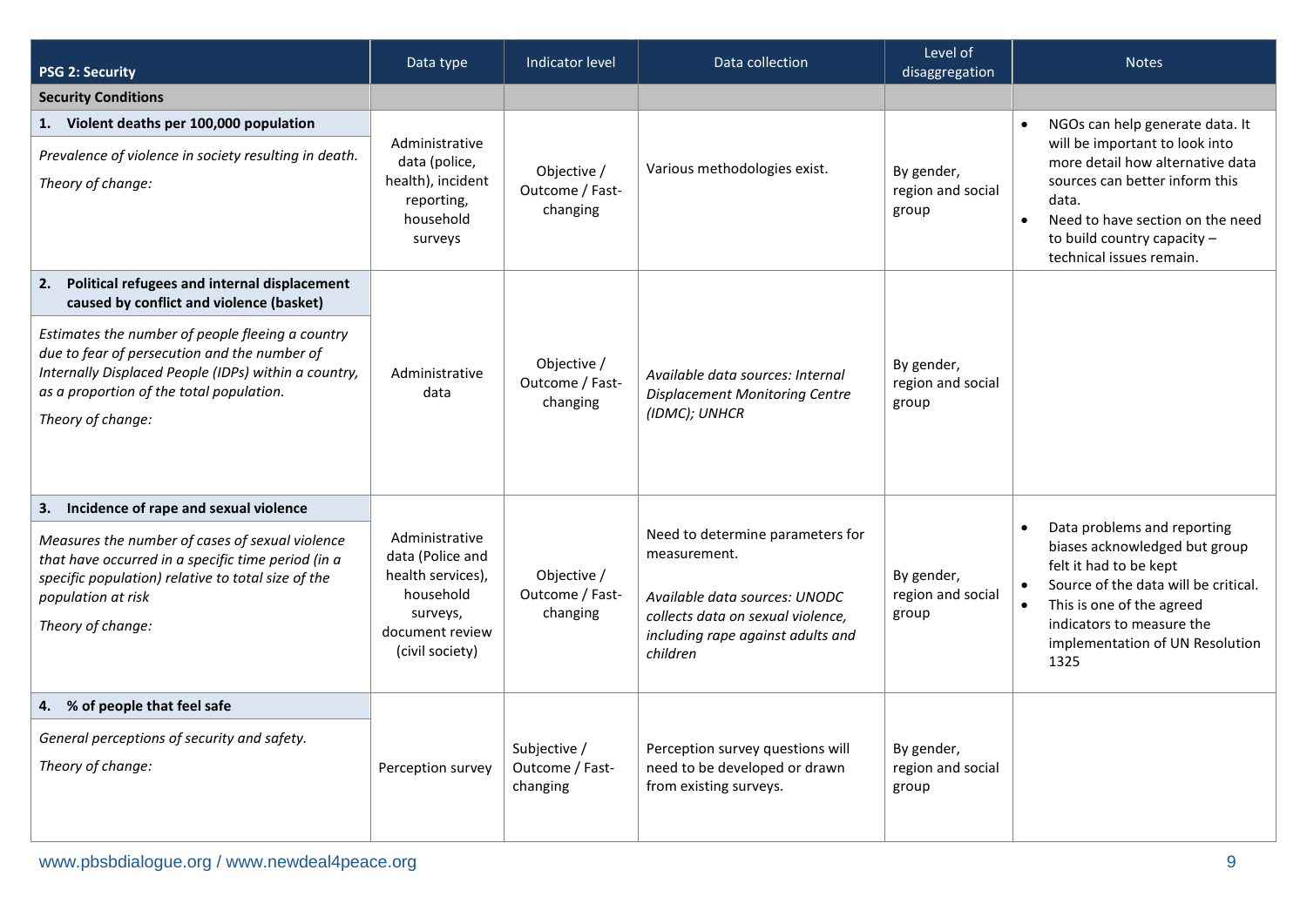| 5.<br>Number of deaths as a result of external<br>influences<br>Measures the number of death associated with<br>conflict and violence where there is an external<br>influence.<br>Theory of change: | Administrative<br>data and incident<br>reporting | Objective /<br>Outcome / Fast-<br>changing | Possible way to measure:<br>Could also look at interstate<br>$\bullet$<br>conflict, frequency of cross-<br>border violence resulting in<br>death.<br>Requires a strict coding system<br>$\bullet$<br>for comparable reporting over<br>time and across space. | By gender,<br>region and social<br>group | Challenges in measurement<br>acknowledged<br>Need to define "external<br>$\bullet$<br>influence" (financing? weapons?<br>Foreign combatants?)<br>Need to determine the timeframe<br>parameters for measurement. |
|-----------------------------------------------------------------------------------------------------------------------------------------------------------------------------------------------------|--------------------------------------------------|--------------------------------------------|--------------------------------------------------------------------------------------------------------------------------------------------------------------------------------------------------------------------------------------------------------------|------------------------------------------|-----------------------------------------------------------------------------------------------------------------------------------------------------------------------------------------------------------------|
| <b>Performance of Security Institutions</b>                                                                                                                                                         |                                                  |                                            |                                                                                                                                                                                                                                                              |                                          |                                                                                                                                                                                                                 |
| 6. Public confidence in the performance of<br>security institutions (basket)                                                                                                                        |                                                  |                                            |                                                                                                                                                                                                                                                              |                                          |                                                                                                                                                                                                                 |
| General satisfaction with the performance of<br>security institutions.                                                                                                                              | Perception survey                                | Subjective /<br>outcome / fast or          | Perception survey questions will<br>need to be developed or drawn                                                                                                                                                                                            | By gender,<br>region and social          | Agreed to keep conceptually, but<br>some technical issues remain.                                                                                                                                               |
| Theory of change: Assess whether the public<br>expresses confidence in security institutions, their<br>competence and integrity and their concern for the<br>well-being of the community.           |                                                  | slow-changing                              | from existing surveys.                                                                                                                                                                                                                                       | group                                    | Need to revisit how technically<br>you evaluate 'confidence'.                                                                                                                                                   |
| <b>Capacity of Security Institutions</b>                                                                                                                                                            |                                                  |                                            |                                                                                                                                                                                                                                                              |                                          |                                                                                                                                                                                                                 |
| 7. PROPOSED: Presence of police and state<br>security across the territory vs non-state<br>armed groups                                                                                             | Administrative                                   | Objective/                                 | Territorial coverage (%) of police<br>and state security actors vs %                                                                                                                                                                                         |                                          |                                                                                                                                                                                                                 |
| Capacity of the state to provide security<br>throughout its territory.                                                                                                                              | data, expert<br>assessment                       | outcome / fast-<br>changing                | coverage by non-state armed<br>groups                                                                                                                                                                                                                        | By region                                |                                                                                                                                                                                                                 |
| Theory of change:                                                                                                                                                                                   |                                                  |                                            |                                                                                                                                                                                                                                                              |                                          |                                                                                                                                                                                                                 |
| 8. Frequency of payment of salaries within<br>police force                                                                                                                                          |                                                  |                                            |                                                                                                                                                                                                                                                              |                                          | Comment by Liberia: should we<br>look at detailed aspects of                                                                                                                                                    |
| Whether police officers experience frequent delays<br>in receiving their salary.                                                                                                                    | Administrative<br>data                           | Objective / output<br>/ fast-changing      |                                                                                                                                                                                                                                                              |                                          | capacity if we already measure<br>level of confidence in<br>police/military which will also be a                                                                                                                |
| Theory of change:                                                                                                                                                                                   |                                                  |                                            |                                                                                                                                                                                                                                                              |                                          | reflection of public confidence?                                                                                                                                                                                |
|                                                                                                                                                                                                     |                                                  |                                            |                                                                                                                                                                                                                                                              |                                          | Should be used in addition to the<br>confidence level indicator                                                                                                                                                 |
| 9. PROPOSED: Quality of human resources<br>within police force (basket)                                                                                                                             | Expert assessment                                | Subjective /<br>outcome / fast or          | To assess the quality of human<br>resources within the police force                                                                                                                                                                                          |                                          | Could also look at numbers per<br>population and regional coverage                                                                                                                                              |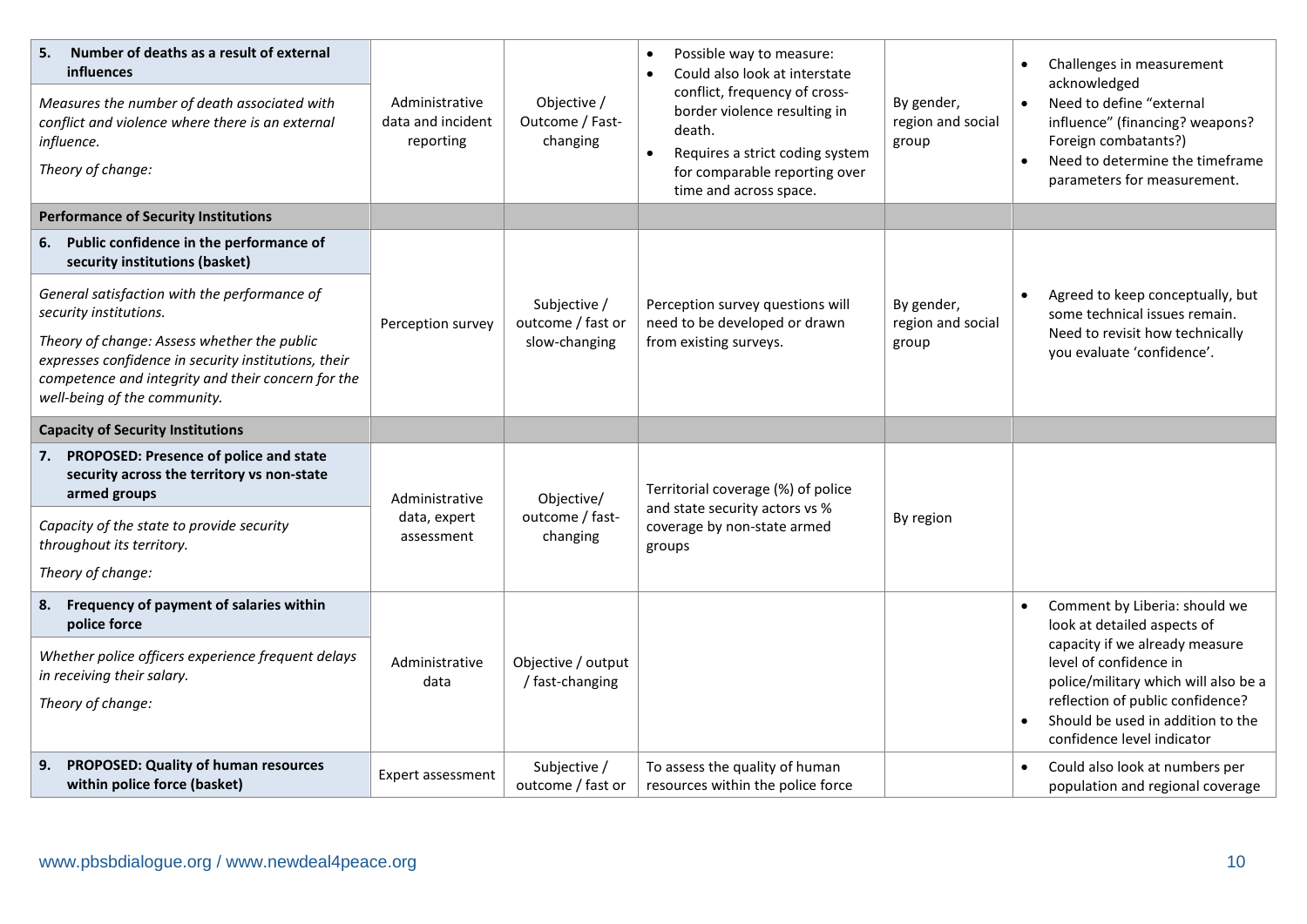| Whether<br>police<br>have<br>personnel<br>who<br>are<br>fairly<br>recruited<br>adequately<br>screened,<br>and<br>sufficiently remunerated.<br>Theory of change: | slow-changing | one or several of these indicators<br>could be selected:<br>Whether police recruiting<br>practices are perceived to be<br>fair and effective<br>Whether entry-level salaries for<br>police officers are sufficient to<br>recruit and retain qualified<br>individuals<br>Whether the existing vetting<br>process is adequate to ensure<br>that individuals who committed<br>gross human rights abuses and<br>other serious crimes are<br>identified and prevented from<br>serving as police officers<br>Available methodology: UN Rule of<br>Law Indicators | (similar to PSG 3 indicator #7)<br>Comment by Liberia: should we<br>look at detailed aspects of<br>capacity if we already measure<br>level of confidence in<br>police/military which will also be a<br>reflection of public confidence? |
|-----------------------------------------------------------------------------------------------------------------------------------------------------------------|---------------|------------------------------------------------------------------------------------------------------------------------------------------------------------------------------------------------------------------------------------------------------------------------------------------------------------------------------------------------------------------------------------------------------------------------------------------------------------------------------------------------------------------------------------------------------------|-----------------------------------------------------------------------------------------------------------------------------------------------------------------------------------------------------------------------------------------|
|-----------------------------------------------------------------------------------------------------------------------------------------------------------------|---------------|------------------------------------------------------------------------------------------------------------------------------------------------------------------------------------------------------------------------------------------------------------------------------------------------------------------------------------------------------------------------------------------------------------------------------------------------------------------------------------------------------------------------------------------------------------|-----------------------------------------------------------------------------------------------------------------------------------------------------------------------------------------------------------------------------------------|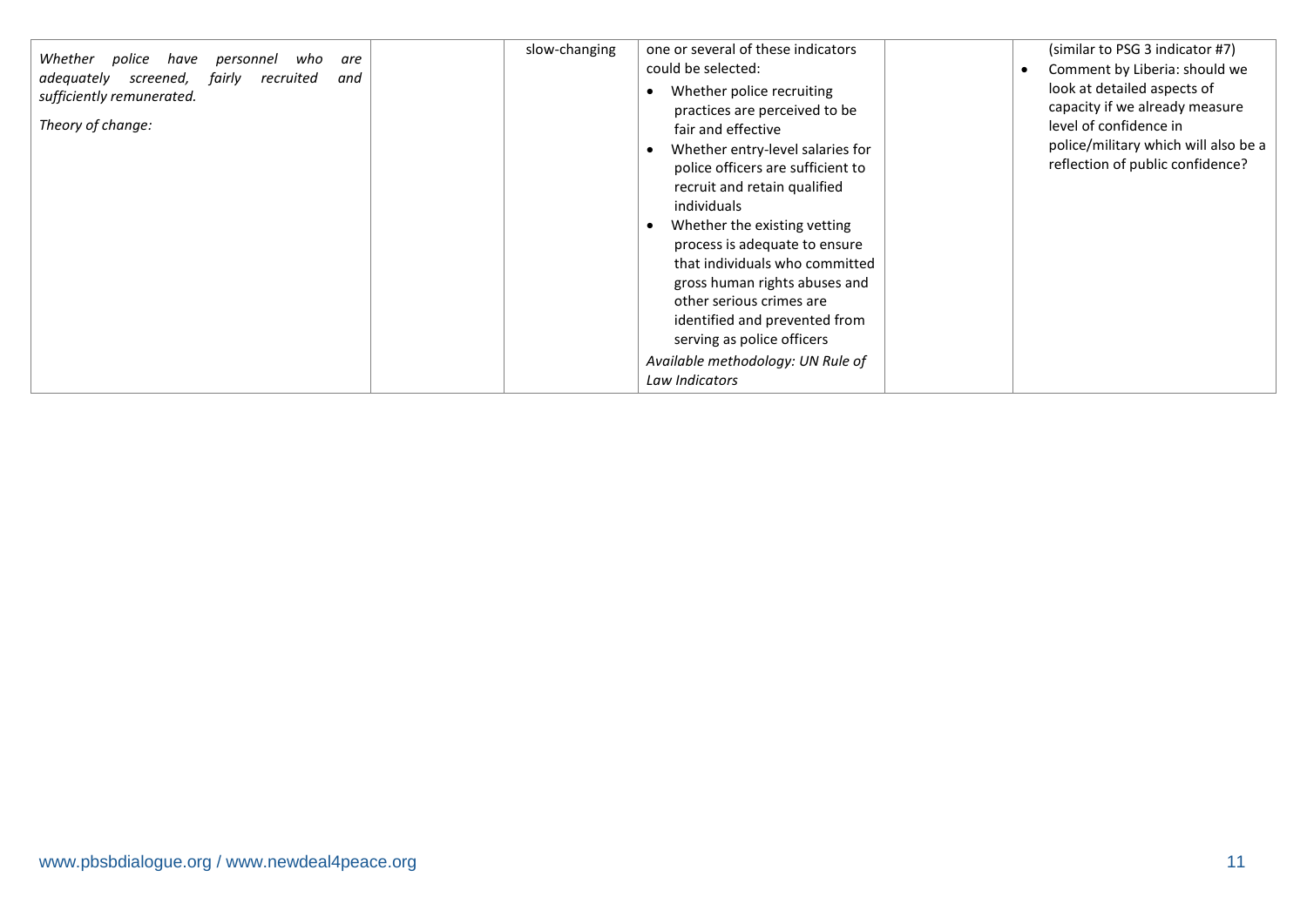| <b>PSG 3: Justice</b>                                                                                                                                                                                                                 | Data type                                        | Indicator level                          | Data collection                                                                                                                                                                                                          | Level of<br>disaggregation               | <b>Notes</b>                                                                                                                        |
|---------------------------------------------------------------------------------------------------------------------------------------------------------------------------------------------------------------------------------------|--------------------------------------------------|------------------------------------------|--------------------------------------------------------------------------------------------------------------------------------------------------------------------------------------------------------------------------|------------------------------------------|-------------------------------------------------------------------------------------------------------------------------------------|
| Performance and Independence of Justice<br><b>Institutions</b>                                                                                                                                                                        |                                                  |                                          |                                                                                                                                                                                                                          |                                          |                                                                                                                                     |
| 1. Public confidence in the performance of<br>justice institutions (formal / customary),<br>including human rights mechanisms                                                                                                         |                                                  |                                          |                                                                                                                                                                                                                          |                                          | The customary justice system<br>would include alternative dispute<br>resolution mechanisms,                                         |
| General satisfaction with the performance of<br>justice institutions.                                                                                                                                                                 | Perception                                       | Subjective /<br>Outcome / Slow-          | Perception survey questions will<br>need to be developed or drawn                                                                                                                                                        | By gender,<br>region and social          | traditional, informal, faith-based<br>systems, etc.<br>The indicator 5 (under PSG 1)<br>$\bullet$                                   |
| Theory of change: Assess whether the public<br>believes that the judicial system (both formal and<br>customary) is accessible, affordable, fair and<br>effective and respects individual rights.                                      | surveys                                          | changing                                 | from existing surveys.                                                                                                                                                                                                   | group                                    | would be important for PSG 3 to<br>measure the effectiveness of the<br>performance of alternative<br>dispute resolution mechanisms. |
| 2. % of victims who reported crime to<br><b>authorities</b>                                                                                                                                                                           |                                                  |                                          | % of victims who reported<br>$\bullet$<br>crime to authorities within the                                                                                                                                                |                                          |                                                                                                                                     |
| Percentage of victimized individuals who reported<br>their victimization to the authorities within the last<br>12 months.                                                                                                             | Administrative<br>data, victimisation<br>surveys | Objective / output<br>/ Slow changing    | last 12 months<br>$\bullet$<br>Victimisation survey could also<br>capture the authority to which<br>the crime was reported,                                                                                              | By gender,<br>region and social<br>group | Potential (good way to triangulate<br>with Indicator 1). Also good indicator<br>to assess confidence in police.                     |
| Theory of change:                                                                                                                                                                                                                     |                                                  |                                          | including non-state authorities<br>(e.g. elders, chiefs, etc.)                                                                                                                                                           |                                          |                                                                                                                                     |
| 3. PROPOSED: Independence of judiciary -<br><b>Tenure of judges</b>                                                                                                                                                                   |                                                  |                                          |                                                                                                                                                                                                                          |                                          |                                                                                                                                     |
| Percentage of judges who are appointed for fixed<br>terms that provide a guaranteed tenure (term).                                                                                                                                    | Administrative                                   | Objective / Input /<br>Slow-changing     | % of judges who are appointed for<br>that<br>provide<br>fixed<br>terms<br>a<br>which<br>guaranteed<br>tenure,<br>is<br>protected until retirement age or<br>the expiration of a defined term of<br>substantial duration. |                                          | Proposed as way to measure                                                                                                          |
| Theory of change: The extent to which judges are<br>guaranteed full tenure and not arbitrarily removed<br>serves as an indicator of the relative independence<br>of the court and a marker of the integrity of the<br>justice system. | data (Ministry of<br>justice)                    |                                          |                                                                                                                                                                                                                          |                                          | independence of the judiciary.                                                                                                      |
| <b>Capacity of Justice Institutions</b>                                                                                                                                                                                               |                                                  |                                          |                                                                                                                                                                                                                          |                                          |                                                                                                                                     |
| 4. Extent of pre-trial detention                                                                                                                                                                                                      |                                                  |                                          | Average length of time suspects                                                                                                                                                                                          | By political                             | Was generally seen as good but not<br>fully consensual.                                                                             |
| The average length of time suspects spend in jail or<br>prison before trial or sentencing.                                                                                                                                            | Administrative<br>data                           | Objective /<br>Output / Slow<br>changing | spend in jail or prison before<br>trial or sentencing                                                                                                                                                                    | association and<br>social group of       | Concern was raised on including a new<br>indicator that has not been part of the                                                    |
| Theory of change: The indicator assesses the<br>extent to which justice systems are capable to                                                                                                                                        |                                                  |                                          | Or<br>The percentage of prison<br>$\bullet$                                                                                                                                                                              | detainees                                | fragility assessment and the risk of not<br>reflecting a commonality in all fragile                                                 |
| www.pbsbdialogue.org / www.newdeal4peace.org                                                                                                                                                                                          |                                                  |                                          |                                                                                                                                                                                                                          |                                          | 12                                                                                                                                  |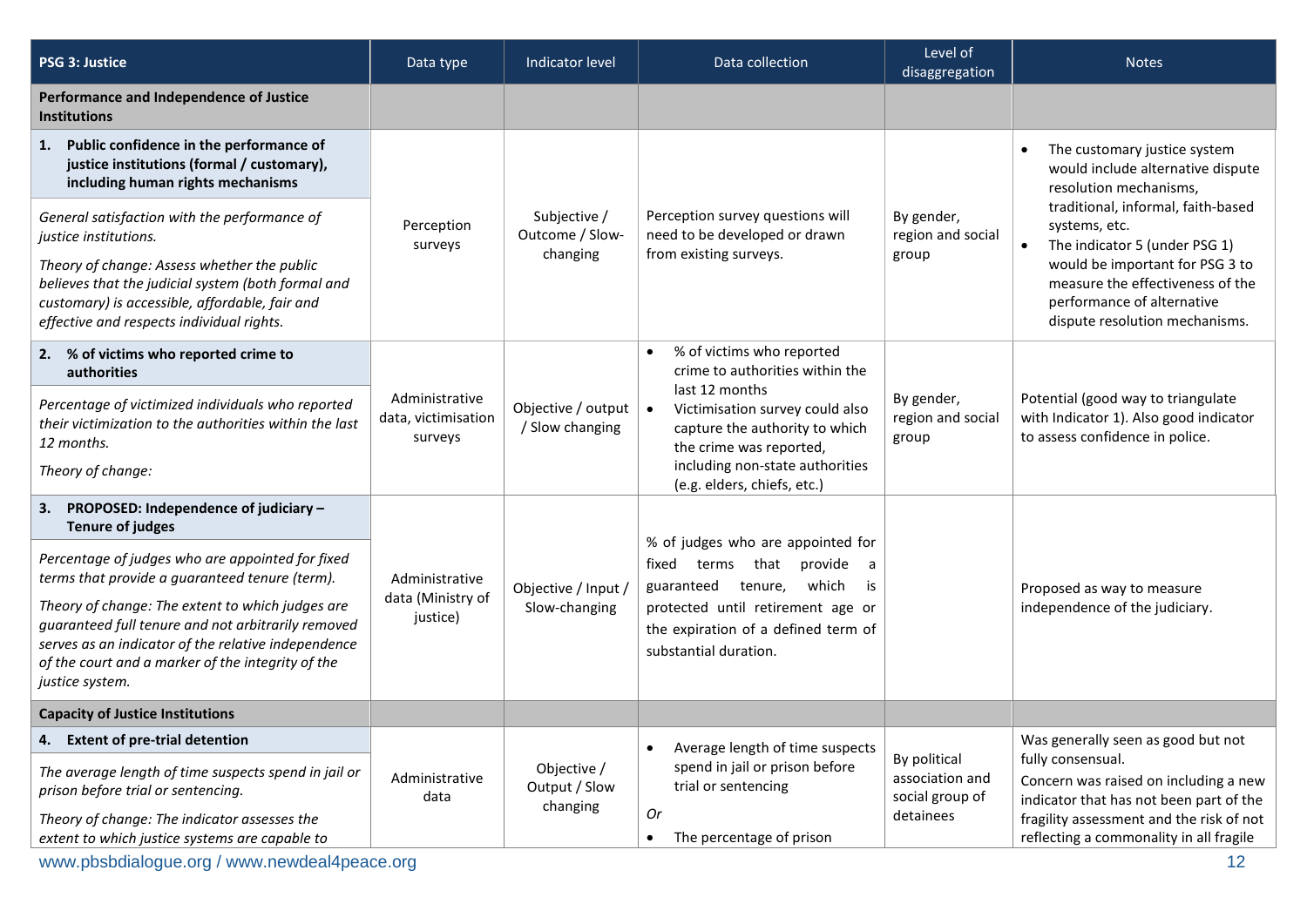| effectively process cases in a responsive manner. It<br>also captures whether pre-trial detention is used as<br>tool against political opposition.                                                                                                                                                           |                                                 |                                             | detainees who have been held<br>in detention for more than 12<br>months while awaiting<br>sentencing or another final<br>disposition of their case<br>(excluding appeals)                                                                                                                                                         |                                          | countries                                                                                                                                                                                                                                                                                                                                         |
|--------------------------------------------------------------------------------------------------------------------------------------------------------------------------------------------------------------------------------------------------------------------------------------------------------------|-------------------------------------------------|---------------------------------------------|-----------------------------------------------------------------------------------------------------------------------------------------------------------------------------------------------------------------------------------------------------------------------------------------------------------------------------------|------------------------------------------|---------------------------------------------------------------------------------------------------------------------------------------------------------------------------------------------------------------------------------------------------------------------------------------------------------------------------------------------------|
| 5. % change of police files / cases accepted by<br>prosecuting agency<br>Capacity of justice institutions to process cases.<br>Theory of change: Assesses the effectiveness of the<br>criminal justice spectrum, i.e. how well police<br>investigates crimes, collects evidence, assemble<br>case files etc. | Administrative<br>data                          | Objective / Input /<br>Slow changing        | % change of police files / cases<br>accepted by prosecuting<br>agency<br>Could also focus on gender-<br>$\bullet$<br>based violence only (agreed UN<br>indicator to measure the<br>implementation of UN<br>Resolution 1325: % change in<br>cases of sexual and gender-<br>based violence referred,<br>investigated and sentenced) |                                          | Potential but there was concern about<br>including a new indicator that has not<br>been part of the fragility assessment in<br>and the risk of not reflecting a<br>commonality in all fragile countries                                                                                                                                           |
| <b>Access to Justice</b>                                                                                                                                                                                                                                                                                     |                                                 |                                             |                                                                                                                                                                                                                                                                                                                                   |                                          |                                                                                                                                                                                                                                                                                                                                                   |
| 6. People's legal awareness, including human<br>rights and legal representation / assistance<br>The extent to which citizens are aware of their<br>basic rights.<br>Theory of change: Reflects citizen capacity to seek<br>redress and actively engage in political, social and<br>economic life.            | Knowledge<br>survey, focus<br>group discussions | Subjective /<br>Outcome / Slow-<br>changing | Perception survey questions will<br>need to be developed or drawn<br>from existing surveys.                                                                                                                                                                                                                                       | By gender,<br>region and social<br>group | It is difficult to measure awareness but<br>it is a crucial part of people's access to<br>justice and rights. There are examples<br>where awareness has been measures<br>through large n surveys.<br>Could be narrowed down to look at<br>those issues that are critical from a<br>conflict and fragility perspective<br>('priority case types'). |
| Proximity to formal and customary justice<br>7.<br>institutions to the public (basket)<br>Physical accessibility of formal and customary<br>judicial services to the public.<br>Theory of change: The proximity of formal judicial                                                                           | Administrative<br>data (Ministry of             | Objective / Input /<br>Slow-changing        | Could include several indicators:<br>Number of<br>judicial<br>sector<br>$\bullet$<br>(qualified<br>judges,<br>personnel<br>magistrates, ) per 100,000<br>population and distribution                                                                                                                                              |                                          | Challenge: geographic proximity<br>doesn't necessarily translate to access<br>for many people that need it most.<br>Needs to be complemented by                                                                                                                                                                                                   |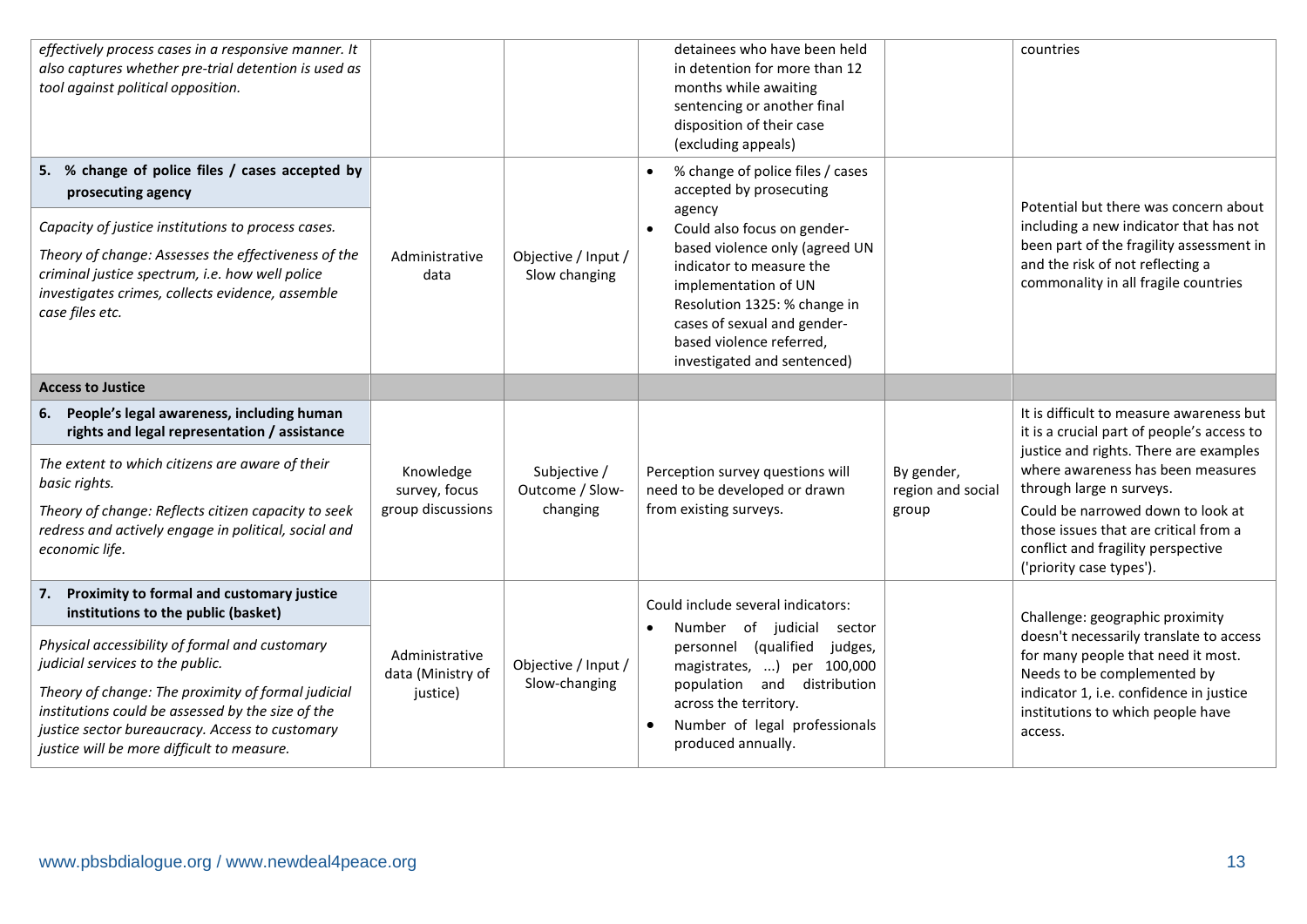| <b>PSG 4. Economic Foundations</b>                                                                                                                                                                                                                                               | Data type                                             | Indicator level                               | Data collection                                                                    | Level of<br>disaggregation               | Level of disaggregation                                  |
|----------------------------------------------------------------------------------------------------------------------------------------------------------------------------------------------------------------------------------------------------------------------------------|-------------------------------------------------------|-----------------------------------------------|------------------------------------------------------------------------------------|------------------------------------------|----------------------------------------------------------|
| <b>Productive Resources and Prospects for Growth</b>                                                                                                                                                                                                                             |                                                       |                                               |                                                                                    |                                          |                                                          |
| Population with access to useable and<br>1.<br>serviceable transport networks,<br>communication, water and energy (basket)                                                                                                                                                       | Administrative<br>data, satellite                     | Objective /                                   | % of population with access to:<br>useable and serviceable                         |                                          |                                                          |
| Extent the population has access to key<br>infrastructure related to transportation,<br>communication, water and energy.                                                                                                                                                         | imagery,<br>household<br>survey data                  | Output / Slow-<br>changing                    | transport networks<br>communication<br>potable water<br>energy<br>$\bullet$        | By gender,<br>region and social<br>group |                                                          |
| Theory of change:                                                                                                                                                                                                                                                                |                                                       |                                               |                                                                                    |                                          |                                                          |
| 2. Income inequality among regions                                                                                                                                                                                                                                               | Administrative                                        |                                               |                                                                                    |                                          |                                                          |
| Extent to which the distribution of income among<br>individuals or households between regions deviates<br>from a perfectly equal distribution.<br>Theory of change:                                                                                                              | data, household<br>survey data,<br>document<br>review | Objective /<br>Outcome / Slow-<br>changing    |                                                                                    | By region                                |                                                          |
| <b>Employment and Livelihoods</b>                                                                                                                                                                                                                                                |                                                       |                                               |                                                                                    |                                          |                                                          |
| 3. % of labour force under- and unemployed<br>(basket)                                                                                                                                                                                                                           |                                                       |                                               |                                                                                    |                                          |                                                          |
| Prevalence of underemployment and unemployment.<br>Theory<br>of<br>change:<br>Unemployment<br>and<br>underemployment, particularly, among youth, can<br>be a key factor for conflict, especially where there<br>are significant employment differentials among<br>social groups. | Administrative<br>data, household<br>survey data      | Objective /<br>Outcome / Slow-<br>changing    | % of labour force<br>underemployed<br>% of labour force<br>$\bullet$<br>unemployed | By youth,<br>gender, region              |                                                          |
| 4. % change in food prices over last three months                                                                                                                                                                                                                                |                                                       |                                               |                                                                                    |                                          |                                                          |
| Degree of fluctuation in food prices.                                                                                                                                                                                                                                            | Administrative                                        | Objective /<br>Output / Slow-                 | % change in food prices over last<br>three months                                  |                                          |                                                          |
| Theory of change:                                                                                                                                                                                                                                                                | data                                                  | changing                                      |                                                                                    |                                          |                                                          |
| <b>Natural Resources Management</b>                                                                                                                                                                                                                                              |                                                       |                                               |                                                                                    |                                          |                                                          |
| <b>Existence and enforcement of regulatory</b><br>5.<br>framework for natural resource management<br>(basket)                                                                                                                                                                    | Administrative<br>data, expert<br>review              | Subjective (quality<br>aspect) &<br>objective | Will require additional work to<br>define methodology or indicators<br>for basket. |                                          | Needs more work to define way to<br>$\bullet$<br>measure |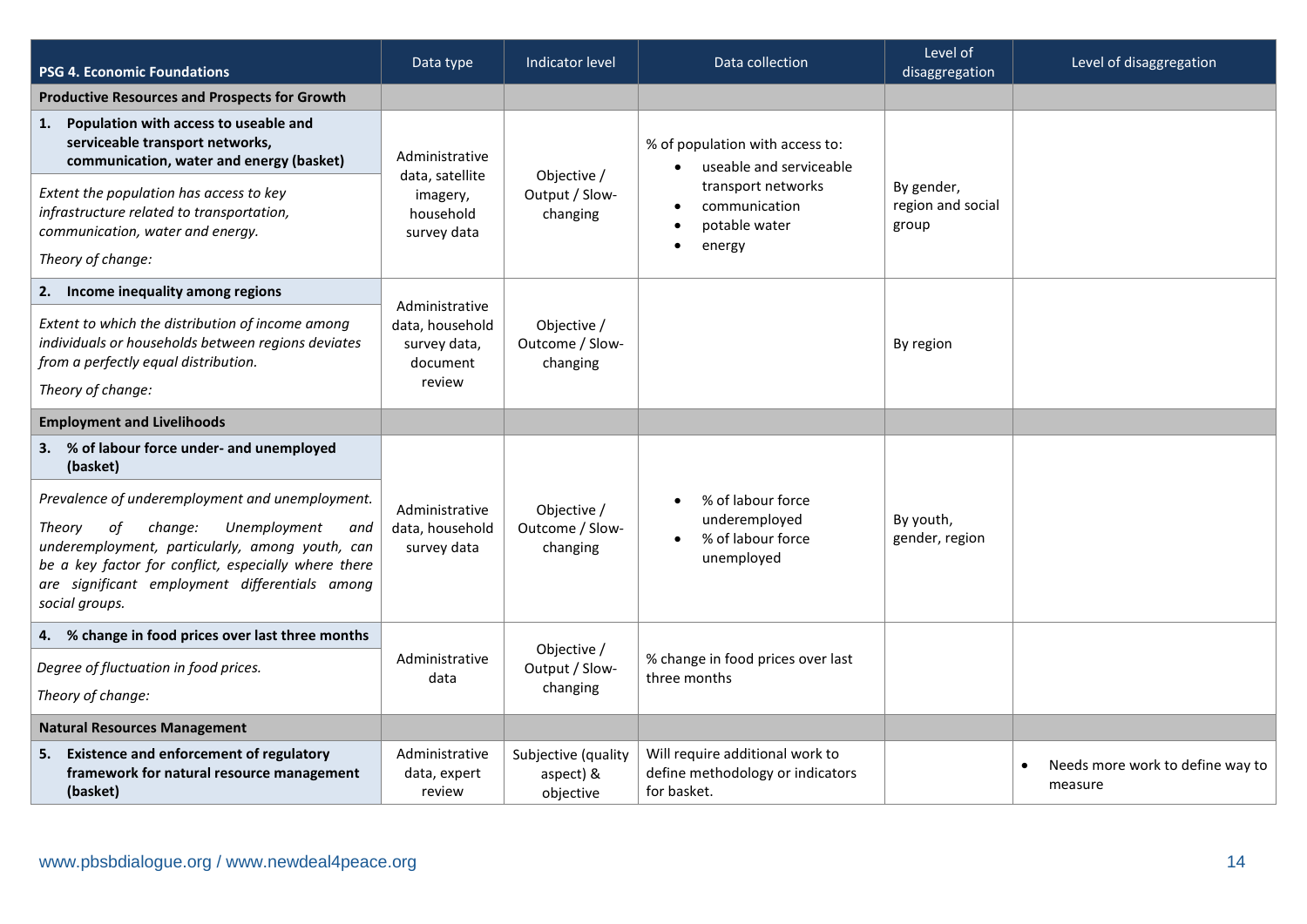| Whether natural resource management is managed<br>through an effective regulatory framework which is<br>enforced.              |                       | components /<br>output / slow-<br>changing  |                                                                                             |                                          |  |
|--------------------------------------------------------------------------------------------------------------------------------|-----------------------|---------------------------------------------|---------------------------------------------------------------------------------------------|------------------------------------------|--|
| Theory of change:                                                                                                              |                       |                                             |                                                                                             |                                          |  |
| 6. Perception of fair use of benefits from natural<br>resources                                                                |                       |                                             |                                                                                             |                                          |  |
| The population perception of whether the benefits of<br>the state's natural resources are used equitably.<br>Theory of change: | Perception<br>surveys | Subjective /<br>Outcome / Slow-<br>changing | Perception survey questions will<br>need to be developed or drawn<br>from existing surveys. | By gender,<br>region and social<br>group |  |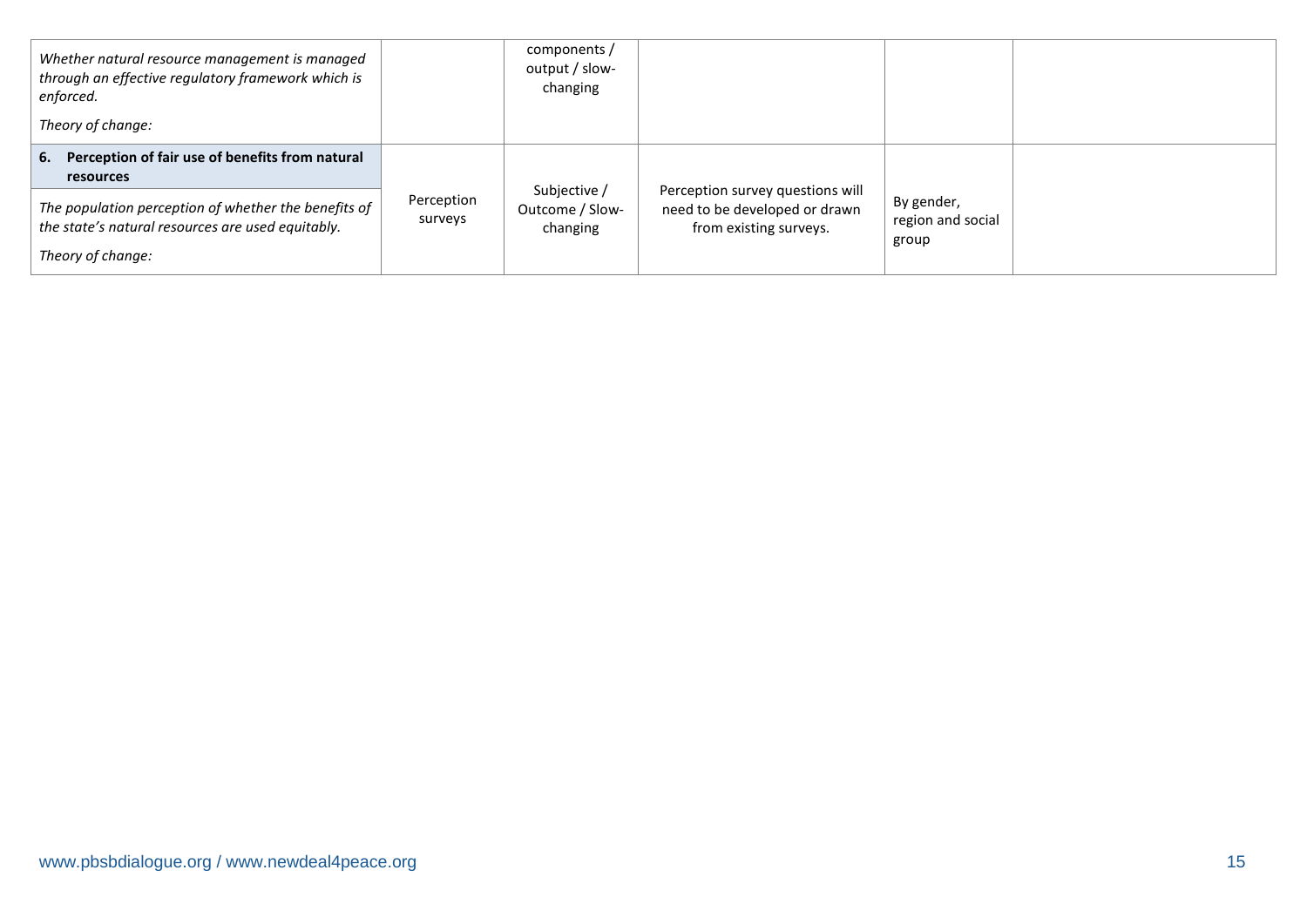| <b>PSG 5. Revenues and Services</b>                                                                                                                                                                                                                                                                                                 | Data type                                    | Type of indicator                         | Data collection                                                                                                                                                                                                                                                                                                           | Level of<br>disaggregation | <b>Notes</b>                                                                                                                                                                                                                                                                                                                                                                     |
|-------------------------------------------------------------------------------------------------------------------------------------------------------------------------------------------------------------------------------------------------------------------------------------------------------------------------------------|----------------------------------------------|-------------------------------------------|---------------------------------------------------------------------------------------------------------------------------------------------------------------------------------------------------------------------------------------------------------------------------------------------------------------------------|----------------------------|----------------------------------------------------------------------------------------------------------------------------------------------------------------------------------------------------------------------------------------------------------------------------------------------------------------------------------------------------------------------------------|
| <b>Revenue Management</b>                                                                                                                                                                                                                                                                                                           |                                              |                                           |                                                                                                                                                                                                                                                                                                                           |                            |                                                                                                                                                                                                                                                                                                                                                                                  |
| 1. State monopoly and capacity to collect tax,<br>customs and fees across its territory (basket)<br>Ability of the state to monopolise tax and customs<br>collection in relation to other competing sources of<br>state authority and extend tax and customs<br>services over the full territory of the state.<br>Theory of change: | Administrative<br>data, expert<br>assessment | Objective /<br>Output / Slow-<br>changing | Extent to which the state has a<br>$\bullet$<br>functioning tax and customs<br>office presence at all major<br>trading points and in all major<br>urban areas cities in the<br>country<br>Alternative sources of tax<br>authority (warlord payments,<br>protection rackets) as<br>determined through expert<br>assessment |                            | Monopoly over customs collection<br>could be calculated by drawing on data<br>from national income accounts and<br>trade statistics.                                                                                                                                                                                                                                             |
| 2. Tax revenue as share of GDP                                                                                                                                                                                                                                                                                                      |                                              |                                           |                                                                                                                                                                                                                                                                                                                           |                            |                                                                                                                                                                                                                                                                                                                                                                                  |
| Ability of the state to generate official tax<br>payments as a source of development finance and<br>service delivery.<br>Theory of change:                                                                                                                                                                                          | Administrative<br>data                       | Objective /<br>Output / Slow<br>changing  | Tax revenue as share of GDP                                                                                                                                                                                                                                                                                               |                            |                                                                                                                                                                                                                                                                                                                                                                                  |
| <b>Public Administration</b>                                                                                                                                                                                                                                                                                                        |                                              |                                           |                                                                                                                                                                                                                                                                                                                           |                            |                                                                                                                                                                                                                                                                                                                                                                                  |
| 3. Quality of public financial management and<br>internal oversight mechanisms (basket)<br>The quality of public financial management as a<br>core government function.<br>Theory of change:                                                                                                                                        | Administrative<br>data/Expert<br>review      | Objective /<br>Output / Slow<br>changing  | PEFA indicators are based on scores<br>determined on an agreed<br>framework.                                                                                                                                                                                                                                              |                            | Needs to take into account<br>$\bullet$<br>development of an indicator as<br>part of the Busan process.<br>Care must be taken that this<br>$\bullet$<br>indicator also goes down to the<br>subnational level.<br>Aid on budget and predictability<br>are critical issues that will be<br>measured as part of the post-<br>Busan indicators and the FOCUS<br>and TRUS indicators. |
| 4. % of population that reports paying a bribe<br>when obtaining a public service or when<br>interacting with a public official                                                                                                                                                                                                     | Experience survey                            | Subjective /<br>Output / Slow             | % of population that reports paying<br>a bribe when obtaining a public                                                                                                                                                                                                                                                    |                            | Also covers people's experience of<br>$\bullet$<br>bribery in the justice system and                                                                                                                                                                                                                                                                                             |
| Prevalence of petty corruption based on people's<br>experience.                                                                                                                                                                                                                                                                     |                                              | changing                                  | service or when interacting with a<br>public official                                                                                                                                                                                                                                                                     |                            | with security institutions.                                                                                                                                                                                                                                                                                                                                                      |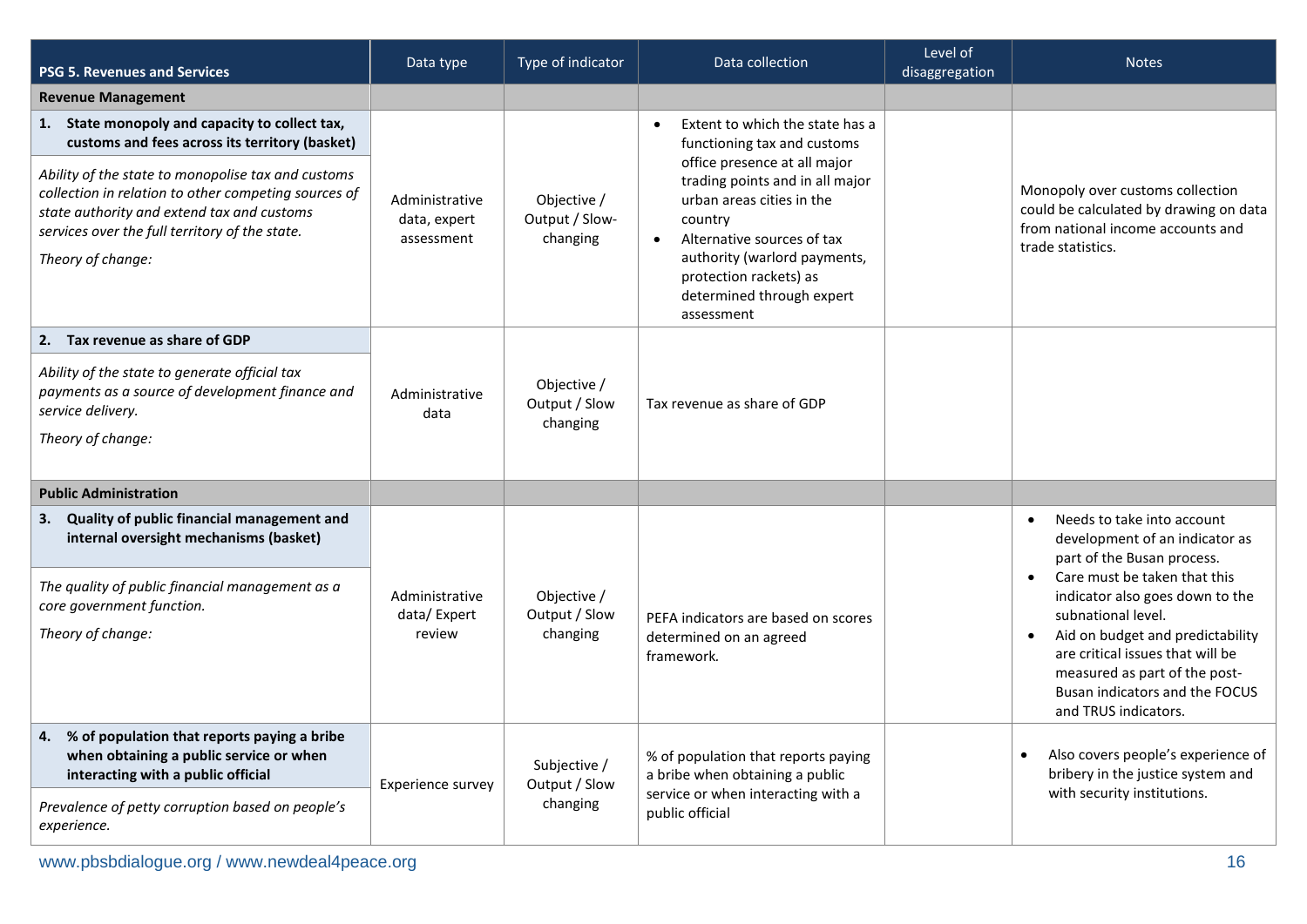| Theory of change:                                                                                                                                                                                                               |                                                            |                                            |                             |                                          |                                                                                               |
|---------------------------------------------------------------------------------------------------------------------------------------------------------------------------------------------------------------------------------|------------------------------------------------------------|--------------------------------------------|-----------------------------|------------------------------------------|-----------------------------------------------------------------------------------------------|
| <b>Service Delivery</b>                                                                                                                                                                                                         |                                                            |                                            |                             |                                          |                                                                                               |
| <b>Distribution of services</b><br>5.                                                                                                                                                                                           |                                                            |                                            |                             |                                          |                                                                                               |
| Whether key basic services are distributed<br>equitably between regions and social groups<br>Theory of change:                                                                                                                  | Administrative<br>data                                     | Objective /<br>Output / Slow<br>changing   |                             | By gender,<br>region and social<br>group | Access to water could be included in<br>this indicator instead of indicator 1<br>under PSG 4. |
| Public satisfaction with service delivery<br>6.<br>(basket)                                                                                                                                                                     |                                                            |                                            |                             |                                          |                                                                                               |
| Public satisfaction with standard, performance and<br>fairness of basic social service delivery.<br>Theory of change: Assesses the level of well-being<br>within a country and the confidence the public has<br>in governments. | Perception survey<br>(Citizen<br>evaluation/<br>scorecard) | Subjective /<br>Outcome / Fast<br>changing | Perception survey questions | By gender,<br>region and social<br>group |                                                                                               |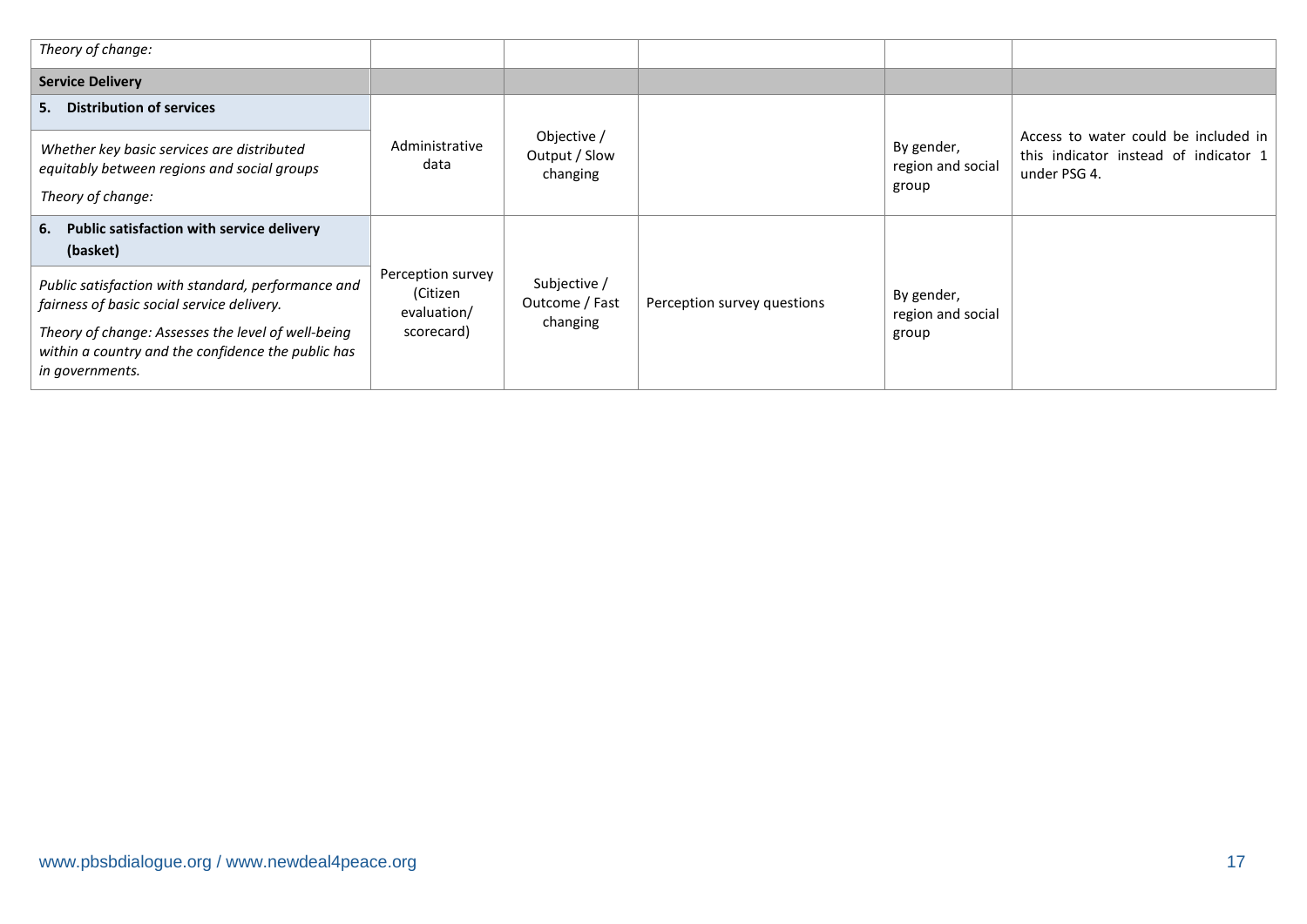# **4 Origins of common indicators (based on country submissions in October 2012 and January 2013)**

| <b>PSG 1: LEGITIMATE POLITICS</b>                                                     | Proposed by                                                                                                                                                         |
|---------------------------------------------------------------------------------------|---------------------------------------------------------------------------------------------------------------------------------------------------------------------|
| Representation in the political system                                                |                                                                                                                                                                     |
| 7. Diversity in representation in key state institutions (basket)                     | Liberia, DRC, Timor-Leste, South Sudan, Sierra Leone                                                                                                                |
| 8. Perception of representation (and its effectiveness) in government (basket)        | Group Discussion [was originally part of indicator 1 but indicator was split]                                                                                       |
| <b>Political Participation</b>                                                        |                                                                                                                                                                     |
| 9. Participation in and satisfaction with elections (basket)                          | Timor-Leste, Sierra Leone, Liberia, DRC, South Sudan                                                                                                                |
| 10. Participation in political processes and civic engagement at local level (basket) | Timor-Leste, Sierra Leone, Liberia, DRC, South Sudan                                                                                                                |
| Societal relationships                                                                |                                                                                                                                                                     |
| 11. Number of inter-group disputes that produce violent death                         | Liberia, DRC, Timor-Leste, South Sudan, Sierra Leone                                                                                                                |
| 12. Number of joint initiatives involving different groups in society                 | Group Discussion [was proposed by South Sudan, Timor-Leste and CS as<br>compromise instead of "trust between people", initially identified by DRC,<br>Sierra Leonel |

| PSG 2: Security                                                                                       |                                                                                                                     |
|-------------------------------------------------------------------------------------------------------|---------------------------------------------------------------------------------------------------------------------|
| <b>Security Conditions</b>                                                                            |                                                                                                                     |
| 10. Violent deaths per 100,000 population                                                             | Liberia, Timor-Leste, South Sudan, Sierra Leone                                                                     |
| 11. Political refugees and internal displacement caused by conflict and violence (basket)             | DRC, Timor-Leste                                                                                                    |
| 12. Incidence of rape and sexual violence                                                             | Sierra Leone, DRC, Liberia                                                                                          |
| 13. Percent of people that feel safe                                                                  | Group discussion                                                                                                    |
| 14. Cross-border violence                                                                             | Timor-Leste, DRC, Sierra Leone                                                                                      |
| Performance of Security Institutions                                                                  |                                                                                                                     |
| 15. Public confidence in the performance of security institutions (basket)                            | Liberia, Sierra Leone, Timor-Leste, South Sudan                                                                     |
| <b>Capacity of Security Institutions</b>                                                              |                                                                                                                     |
| 16. PROPOSED: Presence of police and state security across the territory vs non-state armed<br>groups | Timor-Leste [number of police] and group discussion                                                                 |
| 17. Timely payment of salaries within police force                                                    | Group Discussion [was proposed as good indicator for capacity given that<br>other indicators did not meet criterial |
| 18. PROPOSED: Quality of human resources within police force (basket)                                 | Group Discussion [was proposed to complement indicator 8]                                                           |

| PSG 3: Justice                                       |  |
|------------------------------------------------------|--|
| Performance and Independence of Justice Institutions |  |
|                                                      |  |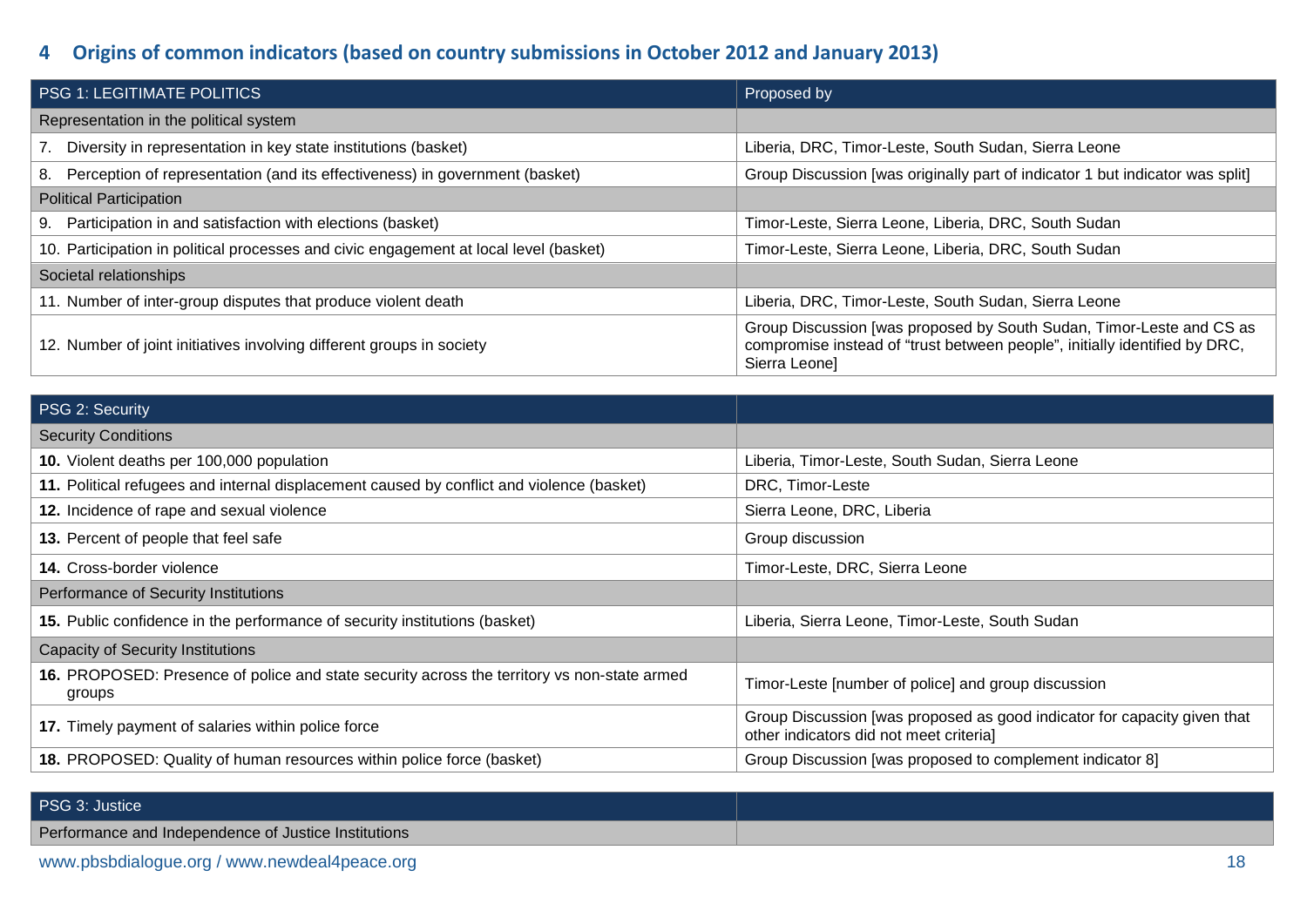| Public confidence in the performance of justice institutions (formal / customary), including<br>8.<br>human rights mechanisms | South Sudan, Liberia, Timor-Leste, Sierra Leone, DRC                                                                                                     |
|-------------------------------------------------------------------------------------------------------------------------------|----------------------------------------------------------------------------------------------------------------------------------------------------------|
| 9. % of victims who reported crime to authorities                                                                             | Group Discussion [identified as good objective indicator for measuring<br>performance of justice system and triangulate indicator 1]                     |
| 10. PROPOSED: Independence of judiciary – Tenure of judges                                                                    | Group Discussion [identified independence of judiciary as critical<br>dimension]                                                                         |
| Capacity of Justice Institutions                                                                                              |                                                                                                                                                          |
| 11. Extent of pre-trial detention                                                                                             | Group Discussion [identified as strong indicator to measure capacity of<br>justice institutions - replaced other capacity indicators]                    |
| 12. % change of police files / cases accepted by prosecuting agency                                                           | Sierra Leone                                                                                                                                             |
| Access to Justice                                                                                                             |                                                                                                                                                          |
| 13. People's legal awareness, including human rights and legal representation / assistance                                    | Liberia, South Sudan, Timor-Leste and group discussion                                                                                                   |
| 14. Proximity to formal and customary justice institutions to the public (basket)                                             | Timor-Leste, South Sudan [number/presence of judges etc], DRC [access]<br>Group Discussion [suggested to group and to include customary<br>institutions] |

| <b>PSG 4. Economic Foundations</b>                                                                                   |                                                                  |
|----------------------------------------------------------------------------------------------------------------------|------------------------------------------------------------------|
| Productive Resources and Prospects for Growth                                                                        |                                                                  |
| 7. Population with access to useable and serviceable transport networks, communication, water<br>and energy (basket) | Liberia, Timor-Leste, DRC, Sierra Leone                          |
| Income inequality among regions<br>8.                                                                                | Timor-Leste                                                      |
| <b>Employment and Livelihoods</b>                                                                                    |                                                                  |
| 9. % of labour force under- and unemployed (basket)                                                                  | Timor-Leste, Sierra Leone                                        |
| 10. % change in food prices over last three months                                                                   | Sierra Leone [price inflation], group discussion                 |
| Natural Resources Management                                                                                         |                                                                  |
| 11. Existence and enforcement of regulatory framework for natural resource management (basket)                       | South Sudan, group discussion [identified NRM as critical issue] |
| 12. Perception of fair use of benefits from natural resources                                                        | Sierra Leone, Timor-Leste, DRC                                   |

| <b>PSG 5. Revenues and Services</b> |                                                                                               |                            |
|-------------------------------------|-----------------------------------------------------------------------------------------------|----------------------------|
| Revenue Management                  |                                                                                               |                            |
|                                     | 7. State monopoly and capacity to collect tax, customs and fees across its territory (basket) | Liberia, Somalia           |
|                                     | 8. Tax revenue as share of GDP                                                                | Sierra Leone, DRC, Liberia |
| <b>Public Administration</b>        |                                                                                               |                            |
|                                     | 9. Quality of public financial management and internal oversight mechanisms (basket)          | Liberia, DRC               |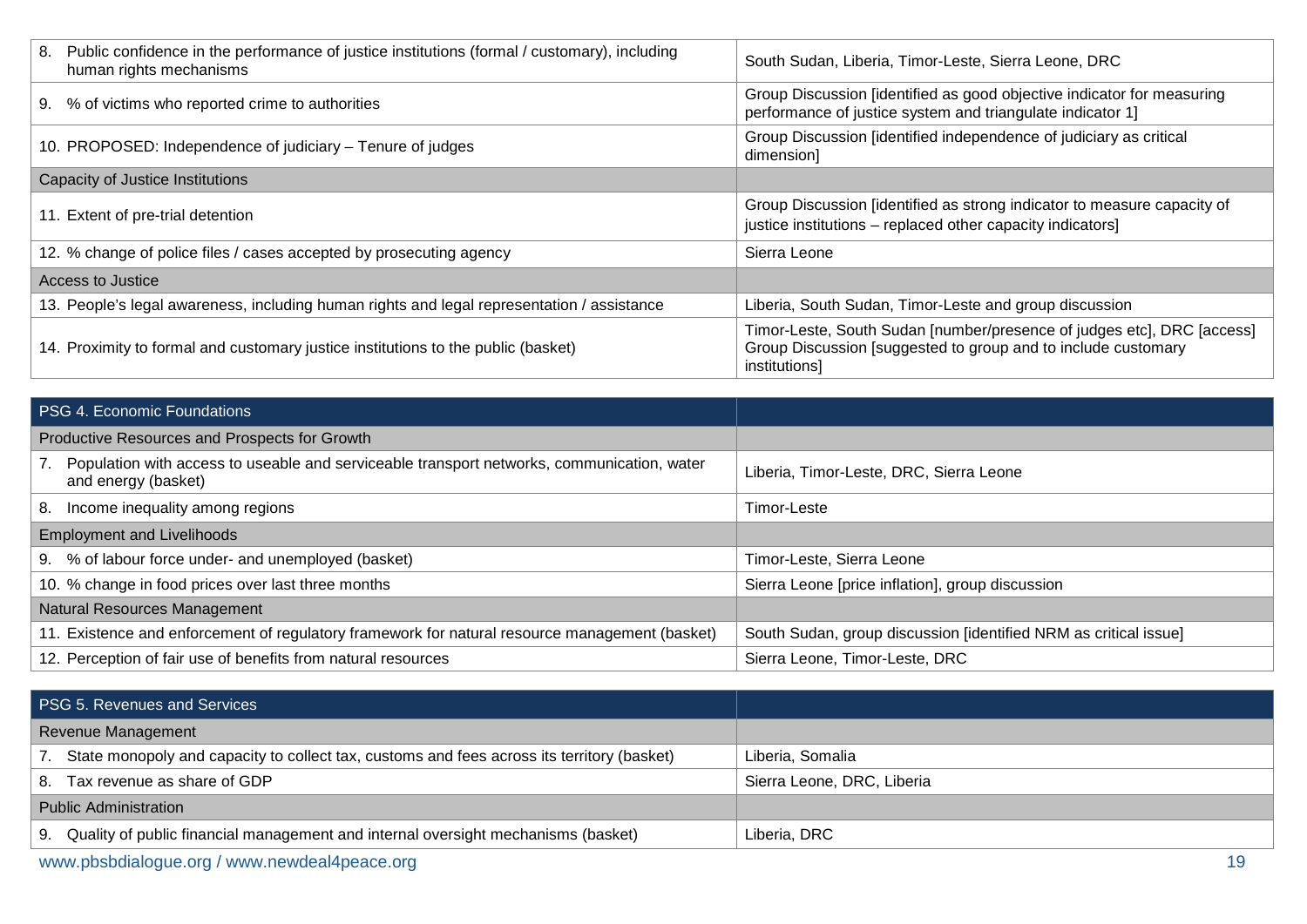| 10. % of population that reports paying a bribe when obtaining a public service or when interacting<br>with a public official | Sierra Leone, Liberia          |
|-------------------------------------------------------------------------------------------------------------------------------|--------------------------------|
| Service Delivery                                                                                                              |                                |
| 11. Distribution of services (by region and social groups)                                                                    | Timor-Leste, DRC, Sierra Leone |
| 12. Public satisfaction with service delivery (basket)                                                                        | Sierra Leone, DRC              |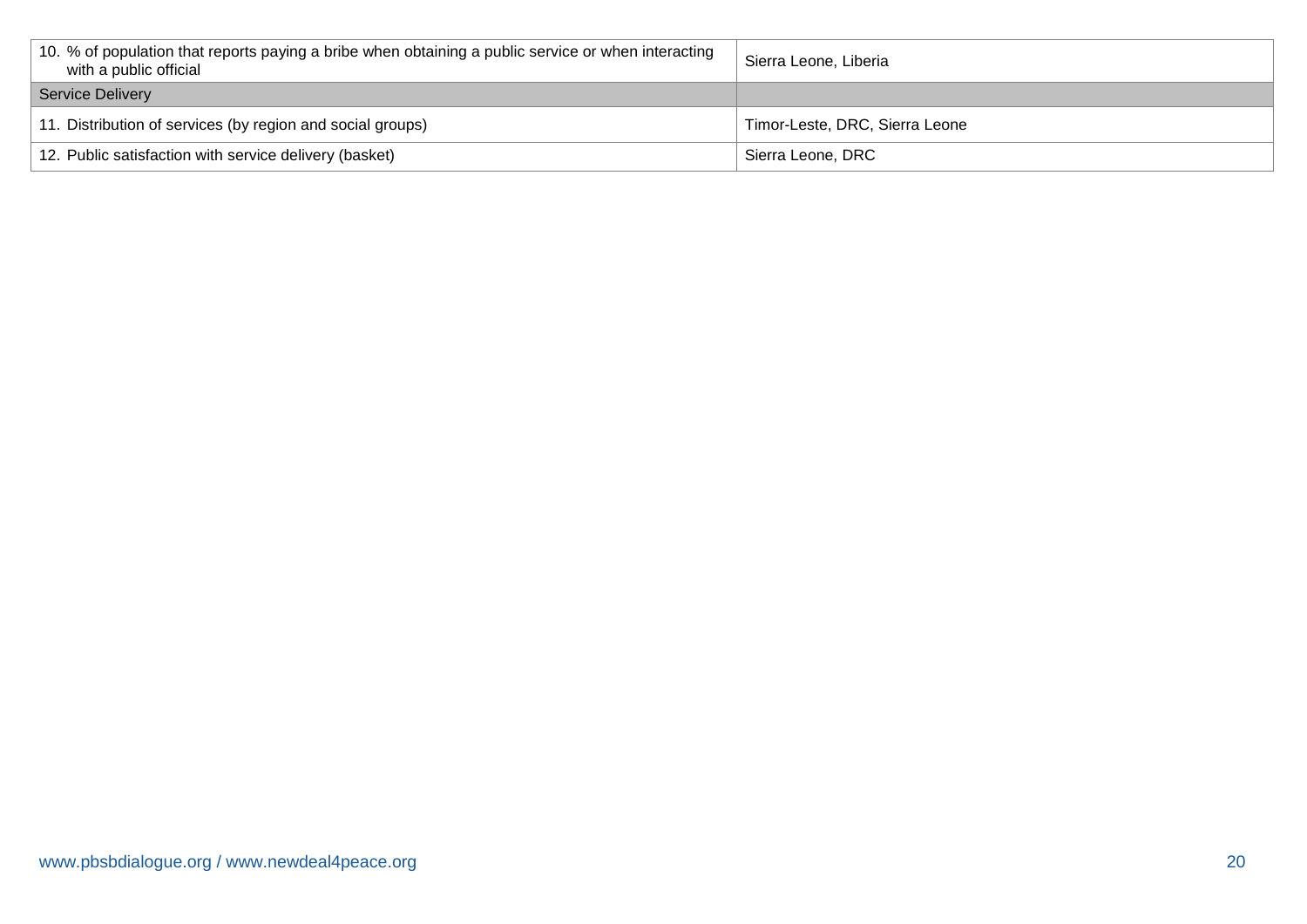# **5 Annexes**

# *Annex A: Timeline (January 2012 – March 2013)*

| <b>Timeline</b>               | <b>Milestones</b>                                                                                             | <b>Deliverables</b>                                                                                                                                                                                                                                                                                                                                                                                            |
|-------------------------------|---------------------------------------------------------------------------------------------------------------|----------------------------------------------------------------------------------------------------------------------------------------------------------------------------------------------------------------------------------------------------------------------------------------------------------------------------------------------------------------------------------------------------------------|
| January 2012                  | g7+ meeting (Dili)                                                                                            | - development of initial fragility spectrum                                                                                                                                                                                                                                                                                                                                                                    |
| 20-22 February<br>2012        | g7+ meeting on indicators (New<br>York)                                                                       | - development of g7+ policy on indicators<br>- development of g7+ long list of indicators<br>- identification of PSG dimensions                                                                                                                                                                                                                                                                                |
| 23-24 March<br>2012           | First meeting of the working<br>group (Copenhagen)                                                            | - agreement on work programme and ways of working<br>-discussion on parameters for indicator selection<br>- development of analytical framework for fragility spectrum and<br>menu of indicators                                                                                                                                                                                                               |
| April 2012                    | <b>Circulation of first drafts to</b><br>working group members for<br>comment by 20 April                     | - updated work programme and timeline circulated<br>- draft parameters for indicator selection circulated<br>- draft analytical framework circulated                                                                                                                                                                                                                                                           |
| 19-21 April<br>2012           | g7+ meeting (New York) and<br>margin meeting at the World<br><b>Bank spring meetings</b><br>(Washington D.C.) | - progress update for g7+ members and presentation of fragility<br>spectrum                                                                                                                                                                                                                                                                                                                                    |
| 11 May 2012                   | <b>INCAF Task Team Meeting (Paris)</b>                                                                        | - progress update for INCAF members                                                                                                                                                                                                                                                                                                                                                                            |
| 14-15 May 2012                | <b>Working Group Co-Chairs/Core</b><br><b>Group Meeting</b>                                                   | - discussion on purpose of framework and links with fragility<br>spectrum and PSG indicators<br>- review of analytical framework (including dimensions, sub-<br>dimensions and key questions)<br>- discussion on parameters guiding indicator selection on the basis<br>of g7+ indicator policy and comments received.<br>- update of timeline                                                                 |
| 22 May 2012                   | <b>Progress update for International</b><br><b>Dialogue members</b>                                           | - progress update, including revised work programme and timeline                                                                                                                                                                                                                                                                                                                                               |
| 25 May 2012                   | <b>Progress update and documents</b><br>for Nairobi meeting circulated to<br>working group members            | Circulation of room documents for Nairobi working group meeting:<br>- work programme and timeline<br>- analytical framework<br>- menu of indicators<br>- concept note on road testing<br>- parameters for indicator selection                                                                                                                                                                                  |
| 23-27 May 2012                | g7+ Working Group Co-chair<br>mission to Timor-Leste                                                          | - progress update<br>- discussion on purpose of framework and links with fragility<br>spectrum, and PSG indicators<br>- review of analytical framework (including dimensions, sub-<br>dimensions and key questions)<br>- review of format and descriptions of the draft fragility spectrum and<br>discussion on process for finalising fragility spectrum and TA<br>requirements<br>- review indicator mapping |
| 24-25 May 2012                | <b>CSO Meeting on indicators</b><br>(Mombasa, Kenya)                                                          | - progress update for African CSOs                                                                                                                                                                                                                                                                                                                                                                             |
| 6-7 June 2012                 | Second meeting of the working<br>group (Nairobi)                                                              | - discussion on draft analytical framework and parameters for<br>indicator selection;<br>- discussion on concept note for piloting,                                                                                                                                                                                                                                                                            |
| 8 June 2012                   | <b>International Dialogue Steering</b><br><b>Group meeting (Nairobi)</b>                                      | - progress update and presentation of interim results<br>- discussion on options for next steps and timeline<br>- agreement to extend deadline for preparation of indicators until end<br>of 2012                                                                                                                                                                                                              |
| 27 June 2012                  | <b>Working Group Co-Chairs/Core</b><br><b>Group meeting (Paris)</b>                                           | - preparation of proposal for new process and agreement on<br>revisions to analytical framework and concept note for piloting                                                                                                                                                                                                                                                                                  |
| 10 July 2012                  | <b>Deadline for Steering Group</b><br>members to comment on revised<br>process proposal                       | - agreement on new process put forward by the core group                                                                                                                                                                                                                                                                                                                                                       |
| $1$ July $-31$<br>August 2012 | <b>Piloting fragility assessment and</b><br>identifying indicators at country<br>level                        | - country-level piloting of fragility assessment and identification of<br>indicators or areas for measurement (using analytical framework)                                                                                                                                                                                                                                                                     |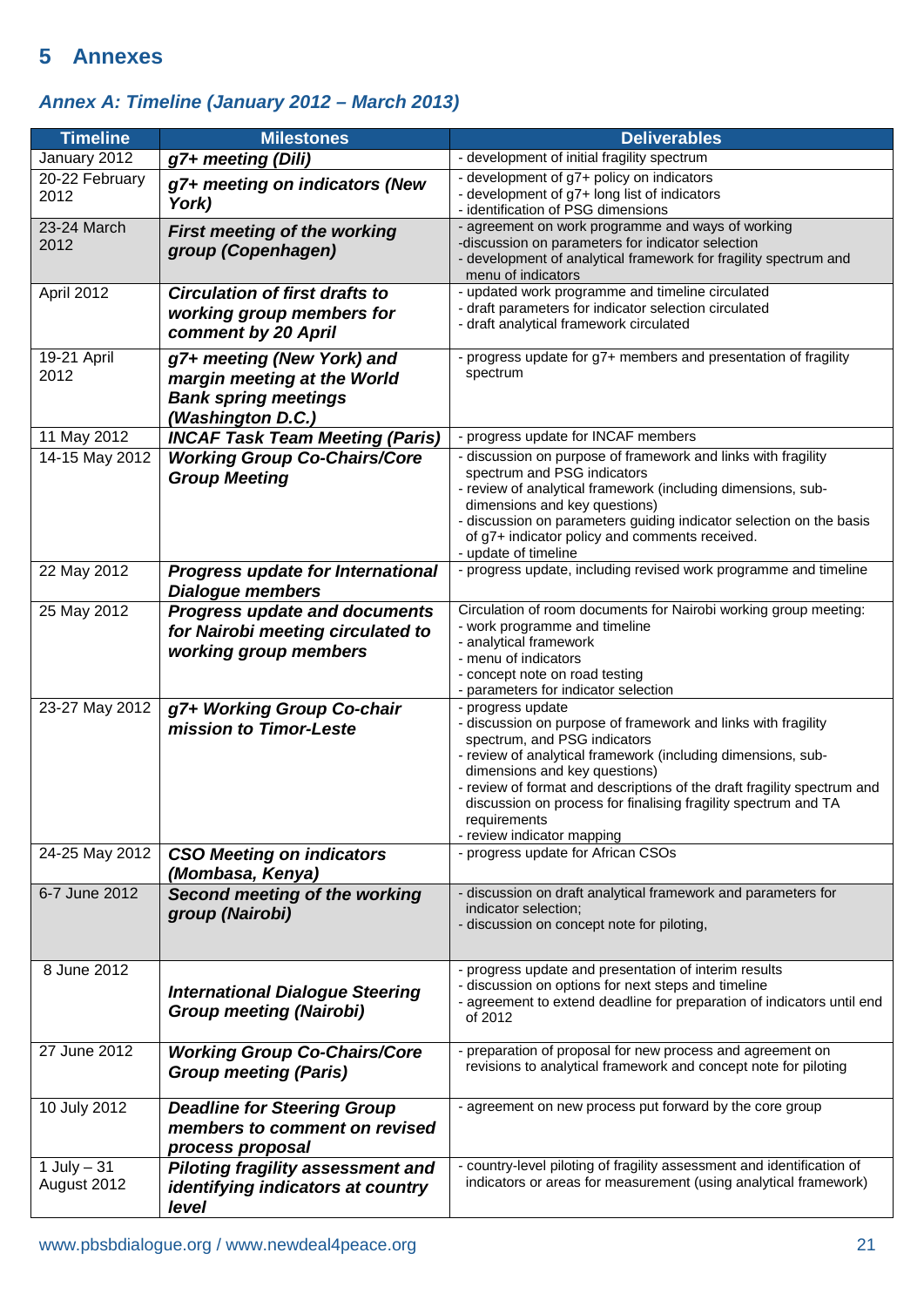| $10 - 11$<br>September               | <b>Working Group Co-Chairs/Core</b><br><b>Group meeting in Paris</b> | - discussion of preliminary results, indicators and lessons from g7+<br>fragility assessments                                         |
|--------------------------------------|----------------------------------------------------------------------|---------------------------------------------------------------------------------------------------------------------------------------|
| 2012                                 |                                                                      | - preparation for third working group meeting<br>- revision of process and timeline                                                   |
| 26 September<br>2012                 | High-level side event g7+ with                                       |                                                                                                                                       |
|                                      | support of partners at United<br><b>Nations General Assembly</b>     |                                                                                                                                       |
| $27 - 28$<br>September               | <b>Third Meeting of the working</b><br>group in New York             | - presentation of results and lessons from country-level piloting by<br>g7+ of the fragility assessments                              |
| 2012                                 |                                                                      | - discussion of compilation of country indicators and identification of<br>preliminary common areas for measurement across countries  |
|                                      |                                                                      | - agreement on revisions for fragility assessment guidance and<br>glossary                                                            |
|                                      |                                                                      | - agreement on consultation strategy and next steps for indicator<br>development                                                      |
| By 19 October<br>2012                | <b>Consultation and refinement of</b>                                | - country-level consultations/discussion and technical review on draft<br>indicators emerging from fragility assessments              |
|                                      | indicators at country level (in five<br>pilot countries)             | - identification of indicators for preliminary common areas of<br>measurement (identified by the working group)                       |
| 22-23 October                        | South-south knowledge-sharing                                        | - presentation of revised indicator lists by country, informed by other<br>g7+ country focal points and statistics experts            |
| 2012                                 | meeting on peacebuilding and<br>statebuilding indicators in          | - preparation of shared indicator list by g7+ participants on basis of                                                                |
|                                      | <b>Nairobi</b>                                                       | country indicators<br>- agreement on next steps and needs for each country in process                                                 |
| <b>Early November</b><br>2012        | Progress update and list of<br>shared indicators for g7+ and         | - circulation of progress report and list of shared indicators as basis<br>for consultation with key stakeholders.                    |
|                                      | <b>INCAF meetings circulated</b>                                     |                                                                                                                                       |
| $13 - 14$<br>November 2012           | g7+ Ministerial meeting in Haiti                                     | - presentation by g7+ countries on process of fragility assessment<br>pilots and lessons learned                                      |
|                                      |                                                                      | - presentation of draft shared indicators based on g7+ country inputs<br>- presentation of suggested next steps for indicator process |
| 19-20                                | <b>INCAF Director Level Meeting</b>                                  | - discussion and feedback by g7+ Ministers<br>- presentation of feedback from g7+ Ministers on indicator work                         |
| November 2012                        |                                                                      | - presentation of draft shared indicators based on g7+ country inputs<br>- presentation of suggested next steps for indicator process |
| $17 - 18$                            | <b>Discussion and feedback at</b>                                    | - discussion and feedback by INCAF Directors<br>- presentation of progress to date and revised shared indicators                      |
| December 2012                        | <b>Steering Group Meeting in Juba</b>                                | - feedback and guidance from the Steering Group on next steps,<br>including agreement to finalise common indicators by March 2013.    |
| November<br>2012-January             | <b>Consultations on draft long-list</b><br>of common indicators      | - indicators circulated for comments, including among g7+ and<br>INCAF members, civil society and experts, including southern         |
| 2013                                 |                                                                      | experts                                                                                                                               |
| 29-31 January<br>2013                | <b>Fourth Meeting of the working</b><br>group in Nairobi             | - presentation and discussion of feedback from consultations<br>- development of revised list of 34 common/shared indicators based    |
|                                      |                                                                      | on feedback from consultations<br>- initial discussions on possible actions to address capacity and data                              |
| February 2013                        | <b>INCAF Task Team meeting and</b>                                   | collection challenges.<br>- presentation of progress and revised list of 34 common/shared                                             |
|                                      | g7+ technical meeting                                                | indicators<br>- feedback from consultations with members.                                                                             |
| Proposed next steps<br>19 April 2013 |                                                                      | - International Dialogue members welcome draft interim-list of                                                                        |
|                                      | <b>Agreement on interim-indicators</b><br>and piloting at global     | common indicators and agree to piloting process                                                                                       |
|                                      | <b>International Dialogue Meeting</b>                                | - presentation of guidance on measurement<br>- launch of roll out and data collection process                                         |
| After<br>endorsement                 | <b>Fifth Meeting on the working</b><br>group                         | - Discussion on modalities for piloting of indicators, including<br>development of methodologies and options for statistical capacity |
|                                      |                                                                      | development<br>- discussion on approach for preparing the menu of indicators                                                          |
| <b>By July 2013</b>                  | <b>Revision of guidance on the</b>                                   | - revised guidance on use of fragility assessment and fragility<br>spectrum                                                           |
|                                      | fragility assessment and<br>development of the fragility             |                                                                                                                                       |
|                                      | spectrum.                                                            |                                                                                                                                       |
| By October<br>2013                   | Development of methodologies &<br>tools, menu of indicators and of   | - compiled menu of indicators for country-level use<br>- finalised guidance on using menu of indicators                               |
|                                      | guidance for how to use it                                           |                                                                                                                                       |